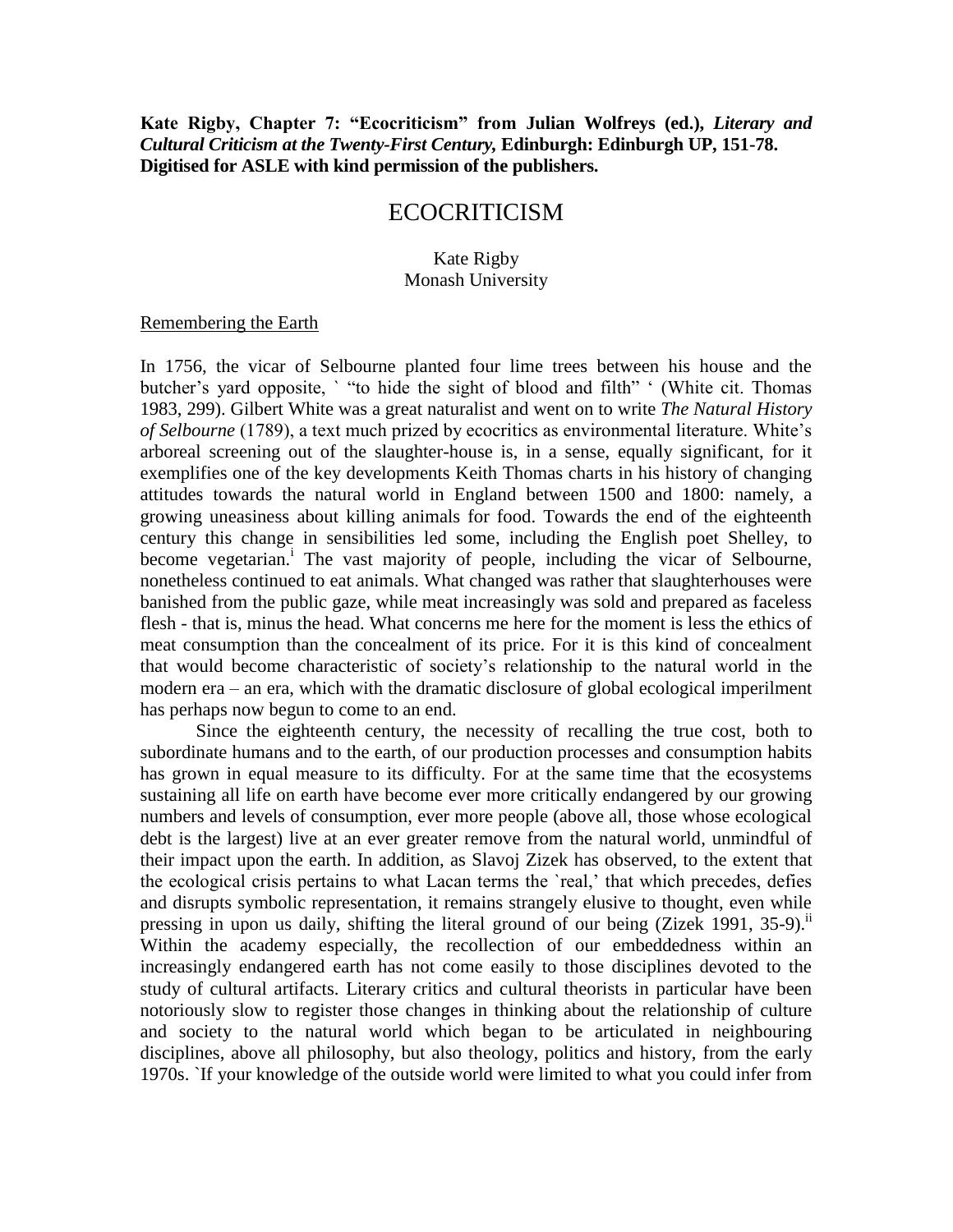the major publications of the literary profession," observed Cheryll Glotfelty in 1996 in her introduction to the first ecocriticism reader,

you would quickly discern that race, class and gender were the hot topics of the late twentieth century, but you would never know that the earth"s life support systems were under stress. Indeed, you might never know that there was an earth at all. (Glotfelty 1996, xvi)

There were in fact some isolated calls for an ecologically oriented criticism during the 1970s.<sup>iii</sup> However, it was not until the end of the twentieth century that the study of literature and the environment was finally recognized as 'a subject on the rise'.<sup>iv</sup> In some respects it is perhaps not surprising that the study of literary texts should be coupled with such forgetfulness of the earth. Although the practice of criticism has ancient origins in the exegesis of biblical and classical Greek texts, modern literary criticism only began to be institutionalized as an academic discipline in the early nineteenth century. This was precisely the time when a rigid separation began to be drawn between the `natural" and the `human" sciences. This is a divide that few literary critics and cultural theorists have dared to cross, until relatively recently. The compartmentalization of knowledge effected by this divide is central to what Bruno Latour (1993) terms the `Modern Constitution," which sunders the human from the nonhuman realm, while defining society's relationship to nature predominantly in terms of mastery and possession. It is the Modern Constitution, which facilitates also that characteristically modern (and especially urban) form of self-deception, whereby the consumption of meat can be disconnected from the suffering and death of animals. Thus, to regain a sense of the inextricability of nature and culture, *physis* and *techne*, earth and artifact - consumption and destruction - would be to move beyond both the impasse of modernism and the arrogance of humanism.

What, then, might such a posthumanist, postmodernist remembering of the earth entail for the literary critic or cultural theorist? In her poem `Parchment," Michelle Boisseau gives us some valuable leads:

> I"m holding in my hand the skin of a calf that lived 600 years ago, translucent skin that someone stretched on four strong poles, skin someone scraped with a moon-shaped blade. Here is the flesh side, it understood true dark. Here is the hair side that met the day's weather, the long ago rain. It is all inscribed with the dark brown ink of prayer,

the acid galls of ancient oaks, though these reds, deluxe rivulets that brighten the margins, are cinnabar ground too a paste, another paste of lapis for these blue medieval skies, and for flowering meadows or a lady"s long braidsthe orpiment – a yellow arsenic – whose grinding felled the illuminator's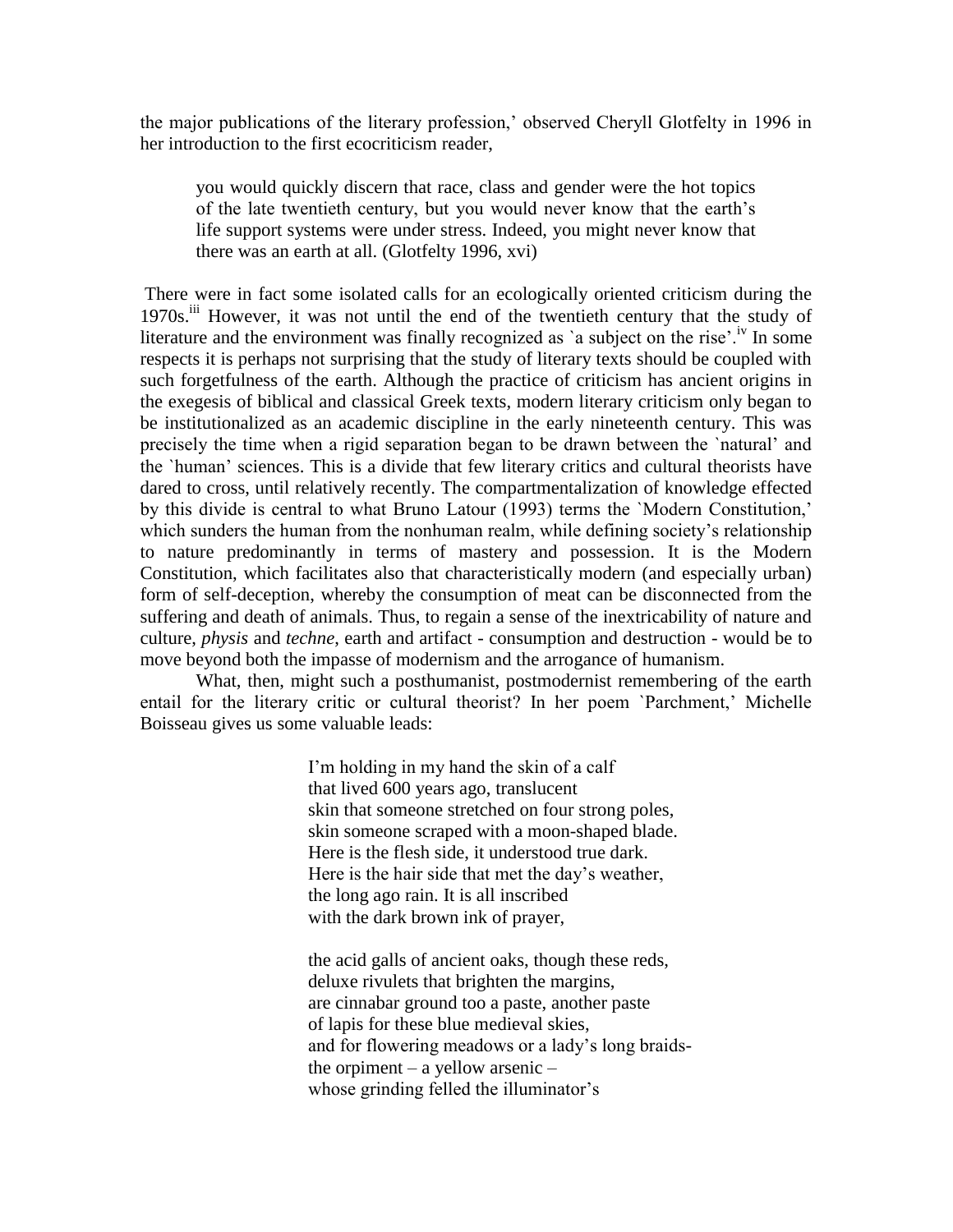boy assistants like flies, or the insect kermes

whose pregnant bodies gave pigment, and the goose who supplied quills, the horse its hair, and flax the fine strong thread that held the folded skins into a private book stamped with gold for a king. (Boisseau 2000, 177)

The parchment that Boisseau describes here is a product of *techne*, an artifact of considerable beauty, embodying something of the religious traditions and aesthetic sensibilities of a rich cultural tradition: it is, we learn, a late medieval illuminated prayerbook. In her poetic presentation of this prayerbook, Boisseau calls attention not to its meaning as a text, nor to its economic or antiquarian value, but to its materiality. Or rather, she asks us to reconsider its potential meaning and value in relation to its materiality, perceived in terms of its cost to the natural world. Thus, she recalls the slaughtered calf, whose skin supplied the parchment, the oak trees, the insect-engendered galls from which supplied dark ink for the written text, and all the other animals, vegetables and minerals, which made possible the material production of this artifact. Recalling too the illuminator's boy assistants, who died 'like flies' from arsenic poisoning as a result of their labour, Boisseau reminds us that the price of production is borne by subordinate humans, as well as by non-human others. This link between social domination and the exploitation of nature is hinted at again in the close of the poem, where we learn the purpose for which this book had been produced at such cost: namely, for the private use of a king.

In one of his `Theses on the Philosophy of History" Walter Benjamin observes that, to the historical materialist, there is `no document of civilization which is not at the same time a document of barbarism' (Benjamin 1973, 258). Most ecocritics would agree with this, but they would add that there is also no work of culture which is not simultaneously exploitative of nature. This is of course also true of Boisseau"s `Parchment" (and, indeed, this essay), the writing, publication and distribution of which has taken its own toll on the natural environment. And yet, the relationship between nature and culture is not one way. Of this too we might be reminded by Boisseau"s poem. For the written prayers and visual images contained in this prayerbook convey ideas about nature, and about the relationship between nature, humanity and the divine, which crucially conditioned medieval perceptions and practices regarding the natural world, and which continue to resonate in complex and contradictory ways up to the present. Culture constructs the prism through which we know nature. We begin to internalise this prism from the moment we learn to speak; the moment, that is, that we are inducted into the *logos*, the world as shaped by language. `Nature," which, as Raymond Williams has remarked, is 'perhaps the most complex word in the language' (Williams 1983, 219), is in this sense a cultural and, above all, a linguistic construct. The physical reality of air, water, fire, rock, plants, animals, soils, ecosystems, solar systems etcetera, to which I refer when I speak of `the natural world," nonetheless precedes and exceeds whatever words might say about it. It is this insistence on the ultimate precedence of nature vis-àvis culture, which signals the ecocritical move beyond the so-called `linguistic turn" perpetuated within structuralism and poststructuralism.<sup>V</sup> For some ecocritics, this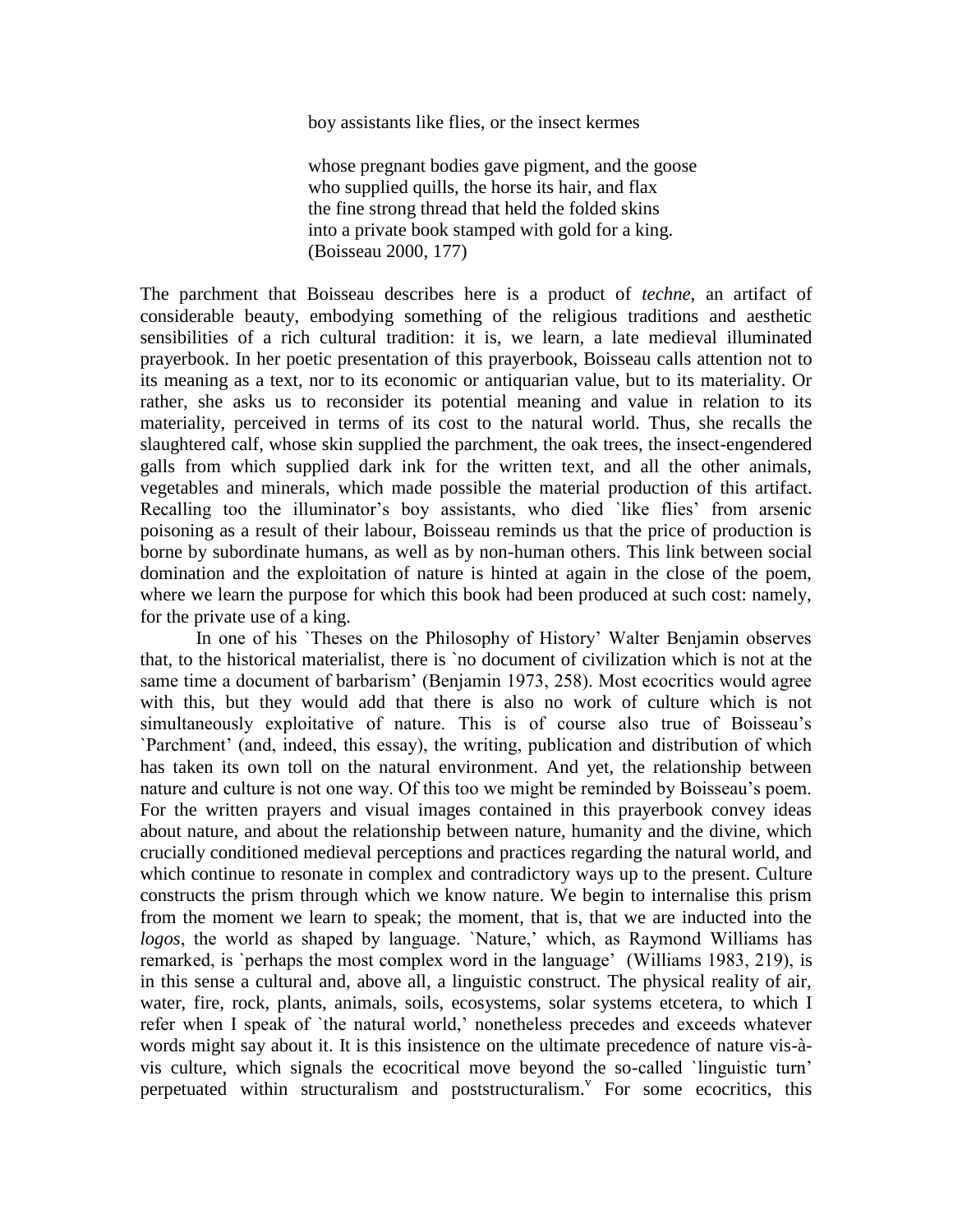precedence extends to a consideration of the ways in which human languages, cultures and textual constructs are themselves conditioned by the natural environment.

It might be countered that at a time when there is allegedly no place on earth that has not been affected in some way by humanity's alteration of the natural environment, the precedence of nature has now become questionable. It is however precisely the imperilment of the biosphere wrought by that alteration which impels the ecocritical reinstatement of the referent as a matter of legitimate concern. For the ecocritic, it is vital to be able to say, with Kate Soper, that `it is not language that has a hole in its ozone layer; and the "real" thing continues to be polluted and degraded even as we refine our deconstructive insights at the level of the signifier' (Soper 1995, 151). Moreover, the fact that ever more of the earth"s surface is currently being refashioned by *techne* does not mean that *physis* has ceased to exist. All human making, including the largely unintentional remaking (or rather, undoing) of the earth's ecosystems remains dependent upon physical processes which precede and exceed human knowledge and power. All human being, meanwhile, remains interwoven, albeit often invisibly, with the life of countless nonhuman beings, who continue as best they can to pursue their own ends in the midst of an increasingly anthropogenic environment.

Ecocriticism, then, remembers the earth by rendering an account of the indebtedness of culture to nature. While acknowledging the role of language in shaping our view of the world, ecocritics seek to restore significance to the world beyond the page. More specifically, they are concerned to revalue the more-than-human natural world, to which some texts and cultural traditions invite us to attend. In this way, ecocriticism has a vital contribution to make to the wider project of Green Studies, which, in Laurence Coupe's words, 'debates "Nature" in order to defend nature' (Coupe 2000, 5). For many ecocritics, moreover, the defense of nature is vitally interconnected with the pursuit of social justice. As Scott Slovic reminds us (citing Walt Whitman), ecocriticism is `large and contains multitudes" (Slovic 1999, 1102). Ecocritics are increasingly many and varied, drawing on a range of analytical strategies and theoretical approaches, and addressing a diversity of cultural phenomena, from Shakespearean drama to wildlife documentaries, romantic pastoral to sci-fi ecothrillers, the Bible to Basho.<sup>vi</sup> This is a fast growing field, which cannot be explored fully within the limits of this chapter. In what follows, I will nonetheless seek to trace some of the primary ways in which ecocriticism is currently transforming the practice of literary studies.

# Critiquing the Canon

In 1967, the American historian Lyn White Jr. published a slim article entitled `The Historical Roots of Our Ecologic Crisis" (White 1996). The fact that this key early work of ecological cultural criticism first appeared in the journal *Science* reflects the extent to which environmental destruction was at that stage still seen as a largely scientific and technical issue. Yet the burden of White"s article was precisely that science provided an inadequate basis for understanding, let alone resolving, a problem which was cultural and social in origin. Preempting Arne Naess' influential critique of 'shallow ecology' (1972), White argued that, `[w]hat people do about their ecology depends on what they think about themselves in relation to things around them. Human ecology is deeply conditioned by beliefs about our nature and destiny – that is, by religion" (White 1996, 6). For this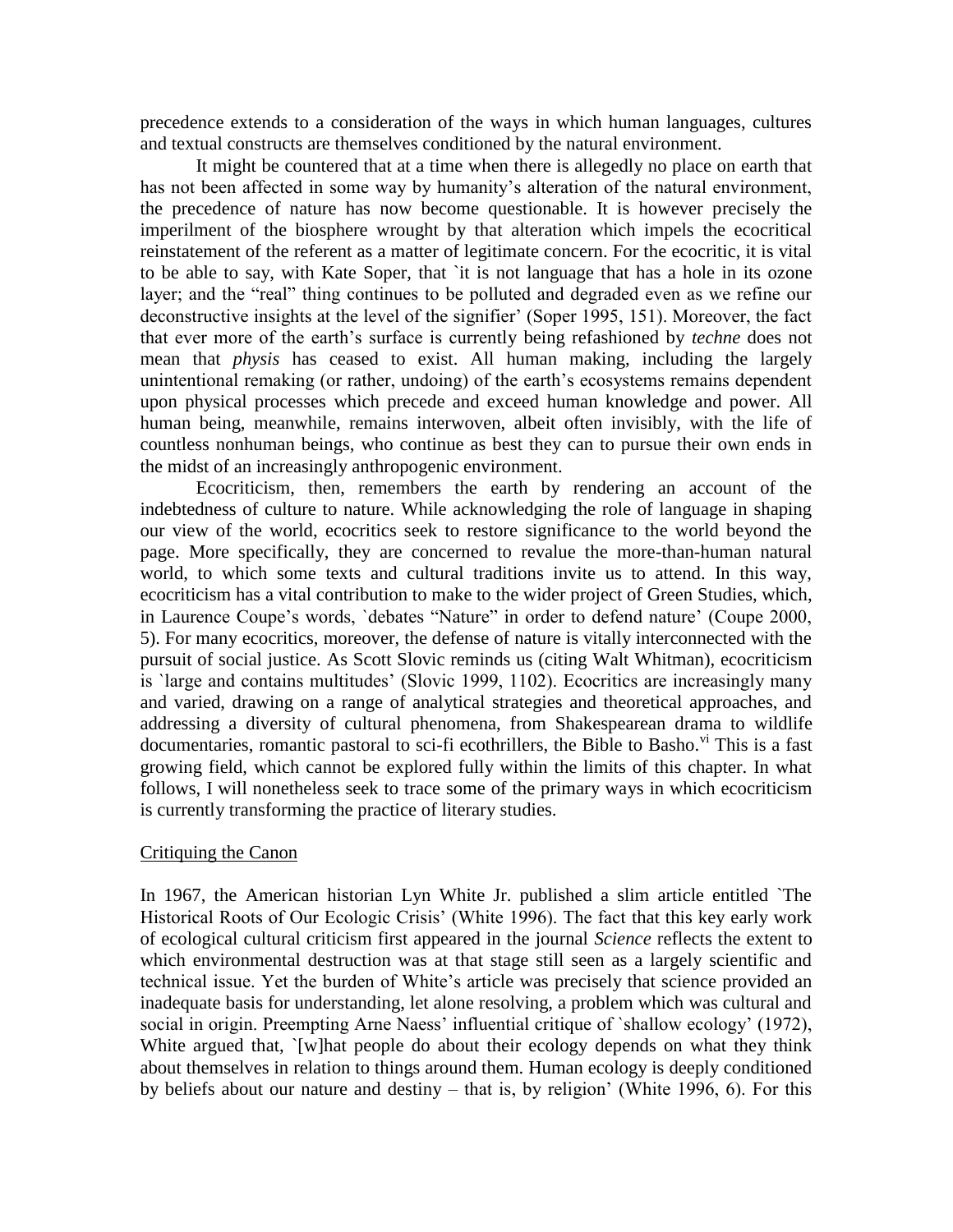reason, White maintained that it was necessary to look to the dominant religious traditions of the West in seeking to identify the primary source of those attitudes towards the natural world, which in his view had led to the current crisis. The main target of White's critique is the Hebrew creation story in Genesis 1, which, 'not only established a dualism of man and nature but also insisted that it is God's will that man exploit nature for his proper ends" (White 1996, 10). As White is well aware, however, the Bible, like all texts, is a complex and multivalent document, conveying highly mixed messages about the relationship between God, humanity and the rest of creation. In his analysis, the problem lay not so much with the biblical text itself, but rather with the way in which it began to be interpreted in Western Christianity from about the twelfth century: namely, as legitimating that scientific exploration, technological manipulation and economic exploitation of the natural world, which has today reached a level that would have been unimaginable, and quite possibly appalling, to the authors of Genesis.

White's article inaugurated the ecologically oriented critique of the way in which Nature is constructed in certain canonical texts of the Western tradition. The first extended deployment of an ecocritical hermeneutics of suspicion to literature was Joseph Meeker"s *The Comedy of Survival* (1972). Meeker"s disapprobation falls in particular upon classical tragedy, which, he contends, reinforces the anthropocentric `assumption that nature exists for the benefit of mankind, the belief that human morality transcends natural limitations, and humanism's insistence on the supreme importance of the individual" (Meeker 1972, 42-3). Meeker is also highly critical of the pastoral tradition, which he sees as a form of escapist fantasy, valorising a tamed and idealised nature over wild no less than urban environments. This kind of critique continues to have an important place in the ecological recasting of the canon. However, the charge that Christianity, or any other key element in Western culture (tragedy, pastoral, rationalist metaphysics, phallogocentrism etc.) `bears a huge burden of guilt" (White 1996, 12) for today"s ecological crisis needs to be qualified in at least three ways.

Firstly, and most obviously, it is important to note that the West does not have a monopoly on ecological errancy. Many other cultures and societies have also failed to live sustainably in the past. Secondly, Western religious and literary traditions are not monolithic ideological constructs, but complex and ambivalent cultural legacies. As we will see, much recent ecocriticism has been directed towards revaluing some of these traditions, including pastoral. As yet, no ecocritics have to my knowledge attempted a sustained defense of tragedy, but it could be argued that in some forms and contexts, its force is precisely to question, rather than endorse, the hubris of human self-assertion. In recent times, the tragic mode has been effectively redeployed in environmental apocalyptic, such as Rachel Carson"s `Fable of Tomorrow" (Carson 1982, 21-2), in which the prefiguration of the potentially disastrous consequences of society"s tragic blindness functions as a call to environmental action in the present. Similarly, it is increasingly clear that Christian arguments can be and have been called upon to justify very different, even contradictory, ways of relating to the natural world. Thus, for example, while Francis Bacon (1561-1626), the so-called `father' of modern science, could appeal to the Bible in presenting the conquest of nature by man as divinely-ordained,  $\ddot{v}$  many of the opponents of precisely this kind of human chauvinism from the late sixteenth century onwards have also couched their arguments in Christian terms (Edwards 1984, 166-72). During the medieval period, too, divergent interpretations of Christian texts and traditions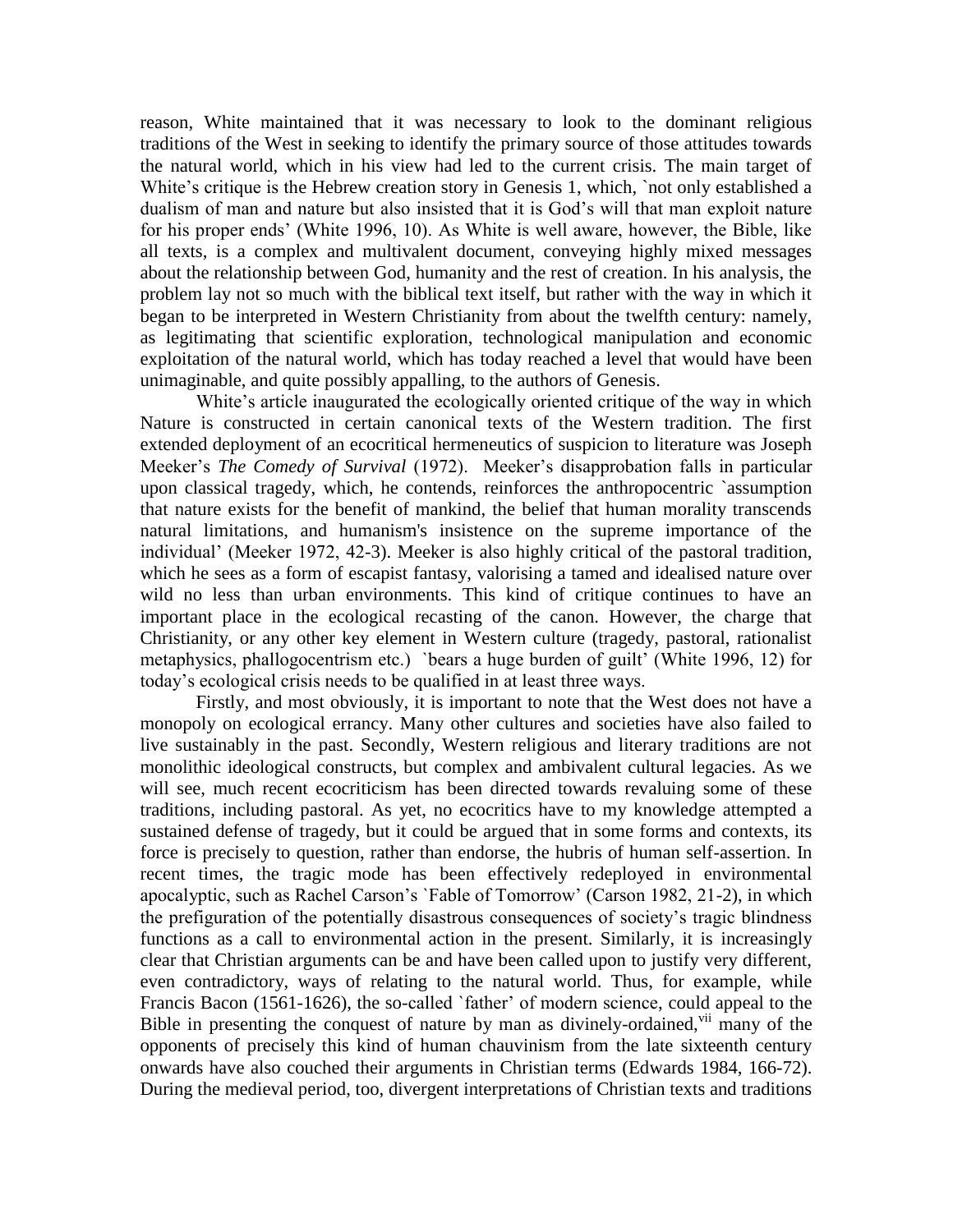are evident even within the West, as White"s own endorsement of St Francis as a `patron saint for ecologists" (White 1996, 14) attests. Moreover, the fact that the period of the greatest despoliation of the earth has coincided precisely with the waning of the earlier theocentric view of nature as God"s creation suggests, at the very least, that the culpability of Christianity is indirect.

There is finally also the tricky question of causality. While it might be true that `what people do about their ecology depends upon what they think about things around them," as White puts it, we still have to ask what conditions the discursive practices and cultural traditions within which those thoughts are embedded. To leave the analysis on the level of cultural critique would be to fall prey to the fallacy of idealism, especially if there is any truth in the Marxist view that the material forces and relations of production are the real drivers of cultural and social change. Although we might not want to subscribe to the alternate ('materialist') fallacy of economic determinism either, it is important to acknowledge the influence of social, political and economic structures in the perpetuation, transformation and displacement of those views of nature which are conveyed by the texts of culture. As Carolyn Merchant and others have demonstrated, the Baconian reinterpretation of Providence, in conjunction with the mechanistic and atomistic view of nature that came to prominence in the seventeenth century, proved highly congenial to the laissez-faire mercantile capitalism, and associated colonialist ventures, that took off in northwestern Europe at the time.<sup>viii</sup> These socio-economic developments might not have *generated* the new conception of Nature as totally knowable, manipulable, and predestined to be conquered and transformed by Man; but they almost certainly *guaranteed the success* of this view as a dominant paradigm in the modern era.

# Reframing the Text

And yet, a consideration of social context alone cannot produce a fully ecological reading of cultural texts and traditions. Here too, White"s brief article is instructive. A critique of capitalism is notably absent from his account. However, White"s argument is in another respect profoundly materialist. For the somewhat aggressive interpretation of Genesis that emerges in the West is in his view connected, albeit indirectly, with something no less material than the nature of northern European soils. Unlike the lighter soils of the Mediterranean region, these are typically heavy and sticky, necessitating the use of a correspondingly heavy iron plough in farming the land effectively. Such a plough, `equipped with a vertical knife to cut the line of the furrow, a horizontal share to slice under the sod, and a moldboard to turn it over' (White 1996, 8) appeared in northern Europe towards the end of the seventh century. Whereas the older wooden plough merely scratched the surface of soil, the new plough, which required eight oxen to pull it, `attacked the land with such violence that cross plowing was not needed, and fields tended to be shaped in long strips" (White 1996, 8). Intriguingly, within about fifty years of the development of this plough, which, as White stresses, is unique to northern Europe, a change can be noted in the Western illustrated calendars. In place of the old passive personifications of the seasons, the `new Frankish calendars […] show men coercing the world around them – plowing, harvesting, chopping trees, butchering pigs" (White, 1996,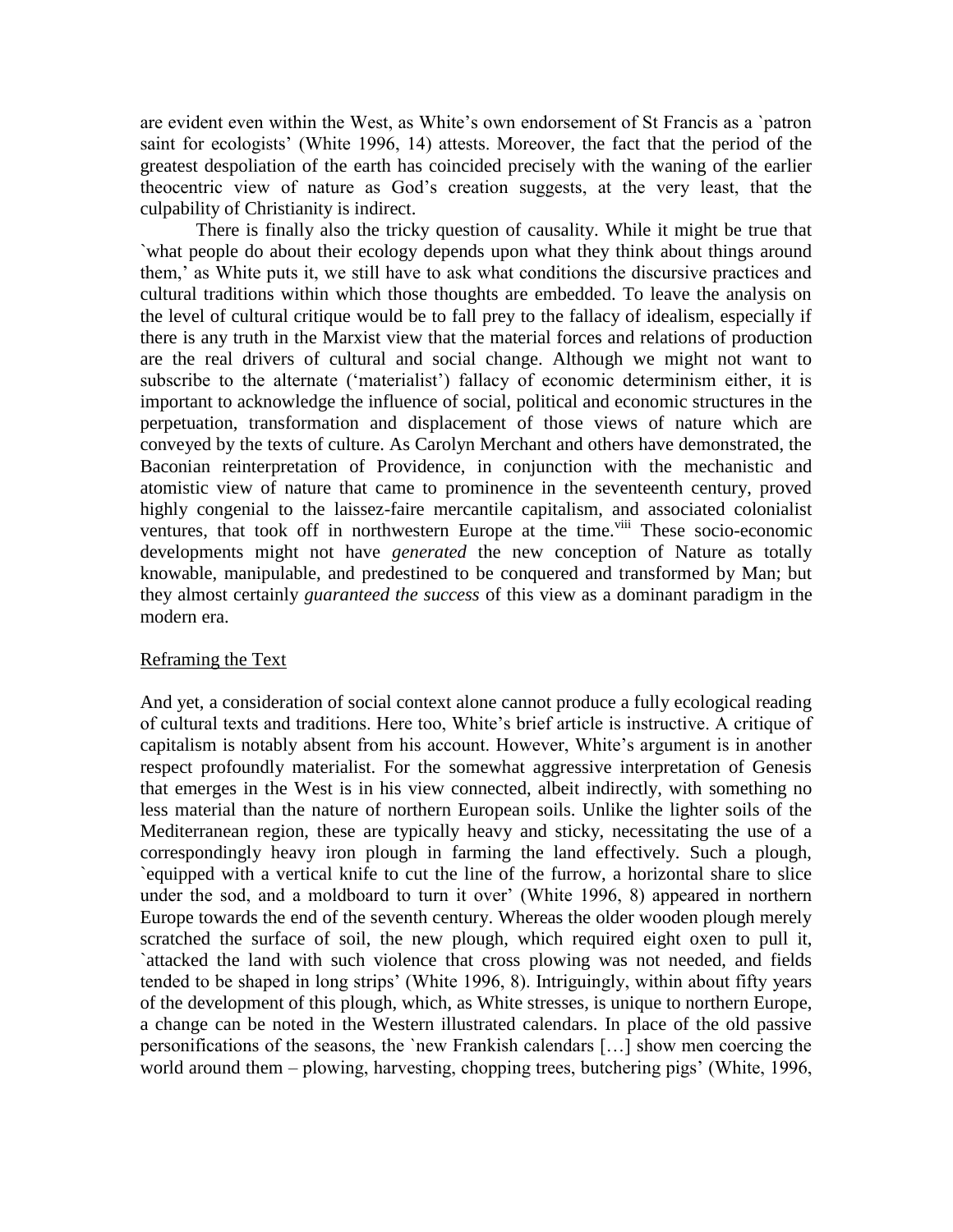8). The burden of these images, in White"s view, is that, `Man and nature are two things, and man is master` (White 1996, 8).

Whether or not the connections that White makes between soils, ploughs, calendars, biblical interpretation and, ultimately, industrial modernity, can be substantiated, his introduction of the earth as a *player* in his historical narrative is methodologically and philosophically significant. For White, as for subsequent ecocritics and environmental historians, the natural world is no longer a passive recipient of human interventions and projections, but an active participant in the formation and transformation of human culture and society. As Aldo Leopold observed in 1949, many historical events, `hitherto explained solely in terms of human enterprise, were actually biotic interactions between people and land," the outcome of which was determined as much by the character of the land as by the culture and character its human occupants (Leopold 1998, 89). Transposed to literary studies, it is clear that this principle necessitates a radical shift in the way in which texts are interpreted and contextualised. This is the second way in which ecocriticism recasts the canon, and it demands of the critic an acquaintance with new areas of knowledge and understanding. Whereas, in the past, literary critics might have leant on history, philosophy or the social sciences in framing their readings of particular texts, ecocritics need to draw also on geography, ecology and other natural sciences.

A striking example of this procedure is provided by Jonathan Bate (1996), when he rereads Byron's apocalyptic poem 'Darkness' (1816), together with Keats's idyllic ode `To Autumn" (1819), against meteorological records for the places and time periods in which these texts were written. Pitting himself against the literary critical convention of reading apocalyptic writing such as Byron"s either intertextually, with reference to earlier apocalyptic, or as a product of imagination, bearing a largely metaphoric relation to the world beyond the page, Bate explores what happens if Byron"s image of a darkened earth is taken literally. This leads him to the discovery that the highly inclement weather conditions described by Byron in his letters of the time, and confirmed by the meteorological records, can be traced to the eruption in 1815 of the Tambora volcano in Indonesia. This huge eruption caused an estimated 80,000 deaths locally, and lowered global temperatures for three years, leading to failed harvests, food riots and increased respiratory problems as far away as Europe. Bate's ecocritical strategy of foregrounding the role of the natural environment in the genesis of this text is in fact entirely in keeping with the perspective of the poem itself, which dramatizes the potentially catastrophic consequences of a dramatic change in the natural environment: in this case, the loss of the life-giving rays of the sun. Read in this meteorological context, `To Autumn" also appears in a different light. Keats' pastoral idyll was written in the autumn following the first good summer since 1815, at a time when clear air and warm weather was especially important to its consumptive author. Far from being an escapist fantasy, this is in Bate"s view a valuable `meditation on how human culture can only function through links and reciprocal relations with nature' (Bate 1996, 440).

As Karl Kroeber (1994) has observed, the literary critical preoccupations and disputations of the 1960s, 1970s and 1980s, appear in retrospect to owe much to the ideological context of the Cold War. Focusing on questions of human creativity, human agency and human social relations, `Cold War criticism' can also be seen to perpetuate that binary opposition of the human to the non-human, culture to nature, which has a long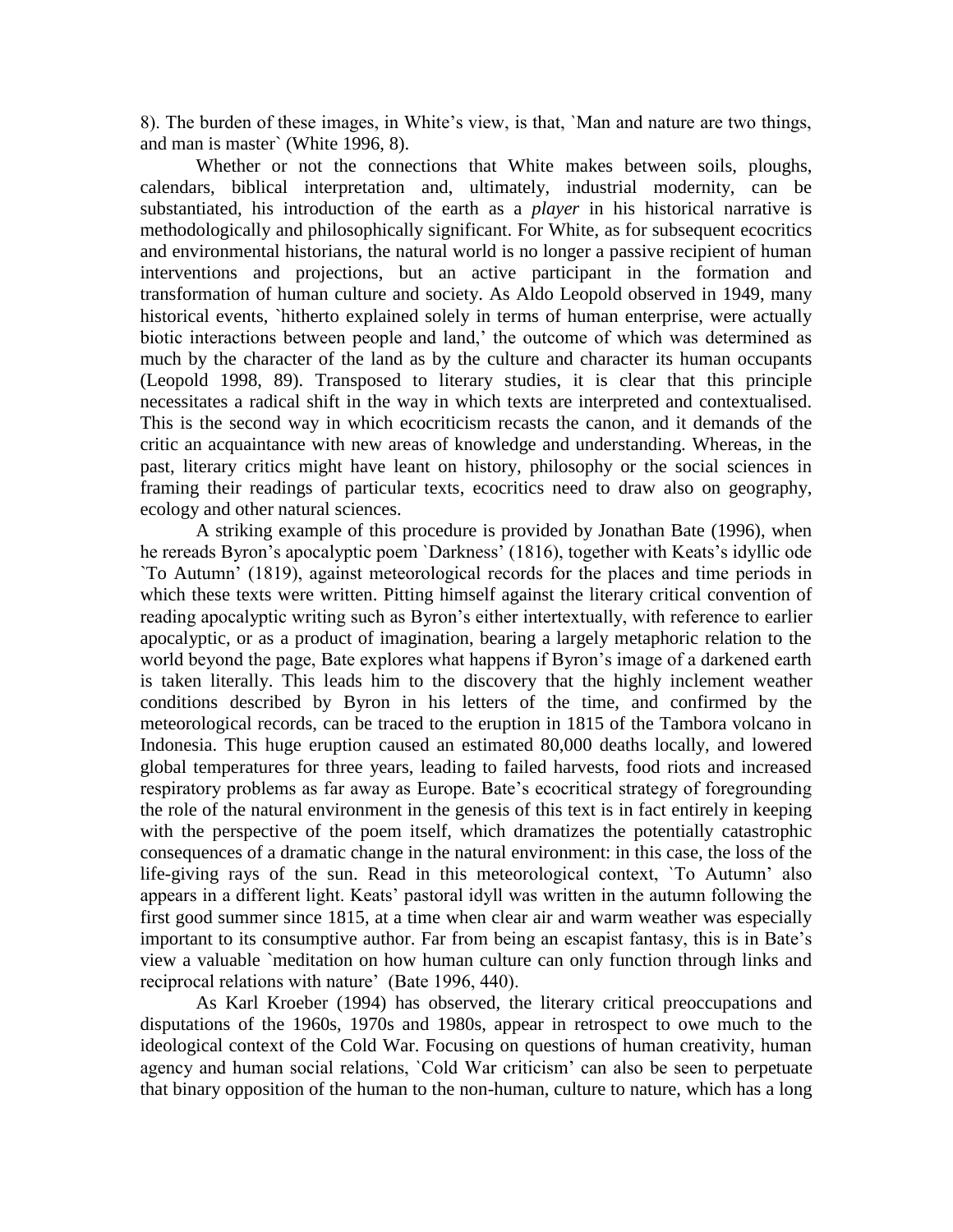history in Western rationalism. By contrast, 'Global Warming criticism,' as Bate terms his new approach, attends to the inextricability of culture and nature, the primary sign of which he considers to be the weather (Bate 1996, 439). Informed not only by meteorology and ecology, but also by the new science of non-linear dynamic systems popularised as `Chaos Theory", Global Warming criticism presupposes a natural world which can no longer be thought of as passive, orderly and compliant, but which is rather volatile, unpredictable, and responsive to our interventions in ways that we can neither foresee nor control. Acknowledging the ecologically embedded, embodied and hence vulnerable nature of human existence, Global Warming criticism privileges those texts which can, as Bate puts it, enable us to 'think fragility' (Bate 1996, 447). Allied to an ethos of respect towards the natural world, this new critical paradigm has begun to generate its own counter-canon of literary texts which are seen to model a more ecologically sustainable mode of being and dwelling in the world than that which has predominated in the lived reality of the modern era.

### Revaluing Nature Writing

Environmentalists, not unlike Gramscian Marxists, tend to be pessimists of the intellect and optimists of the heart. No matter how grim the statistics on the degradation of soil, air and water, on the loss of biodiversity, on global warming and the depletion of the ozone layer, on rising human population and consumption levels, we continue to wager on the possibility that the extraordinary beauty, diversity and fecundity of the earth can, in some measure, yet be saved, and that we might one day learn to live on this earth more equitably. Buoyed by this leap of faith, we continue to seek for sources of hope: places from which change for the better might be initiated. For environmentally committed literary critics and cultural theorists, attempting to reconcile their love for the more-thanhuman natural world with their professional engagement with works of human culture, this has meant that critique has often taken a back seat to recuperation. This recuperative impulse was already evident in Meeker, whose critique of tragedy and pastoral is conjoined with a revaluation of comedy and the picaresque. In the ecocriticism of the 1990s, the recuperative predominates even more strongly over the critical. Here it is important to note that in the US especially, ecocriticism to a considerable extent grew out of the study of that hitherto highly marginalised genre, nature writing. Among those who founded the Association for the Study of Literature and the Environment (ASLE) at the 1992 annual meeting of the Western Literature Association, several key players were scholars of nature writing, including ASLE"s first President, Scott Slovic, and Cheryll Glotfelty, editor of the first ecocriticism reader and co-founder of *The American Nature*  Writing Newsletter, which later became the *ASLE Newsletter*.<sup>ix</sup> Nature writing figures prominently in ASLE"s official mission, `to promote the exchange of ideas and information pertaining to literature that considers the relationship between human beings and the natural world,' and to encourage `new nature writing, traditional and innovative scholarly approaches to environmental literature, and interdisciplinary environmental research' (cit. Glotfelty 1996, xviii).

This revaluation of nature writing, or, somewhat more broadly, `environmental literature', constitutes the third way in which ecocriticism recasts the canon. According to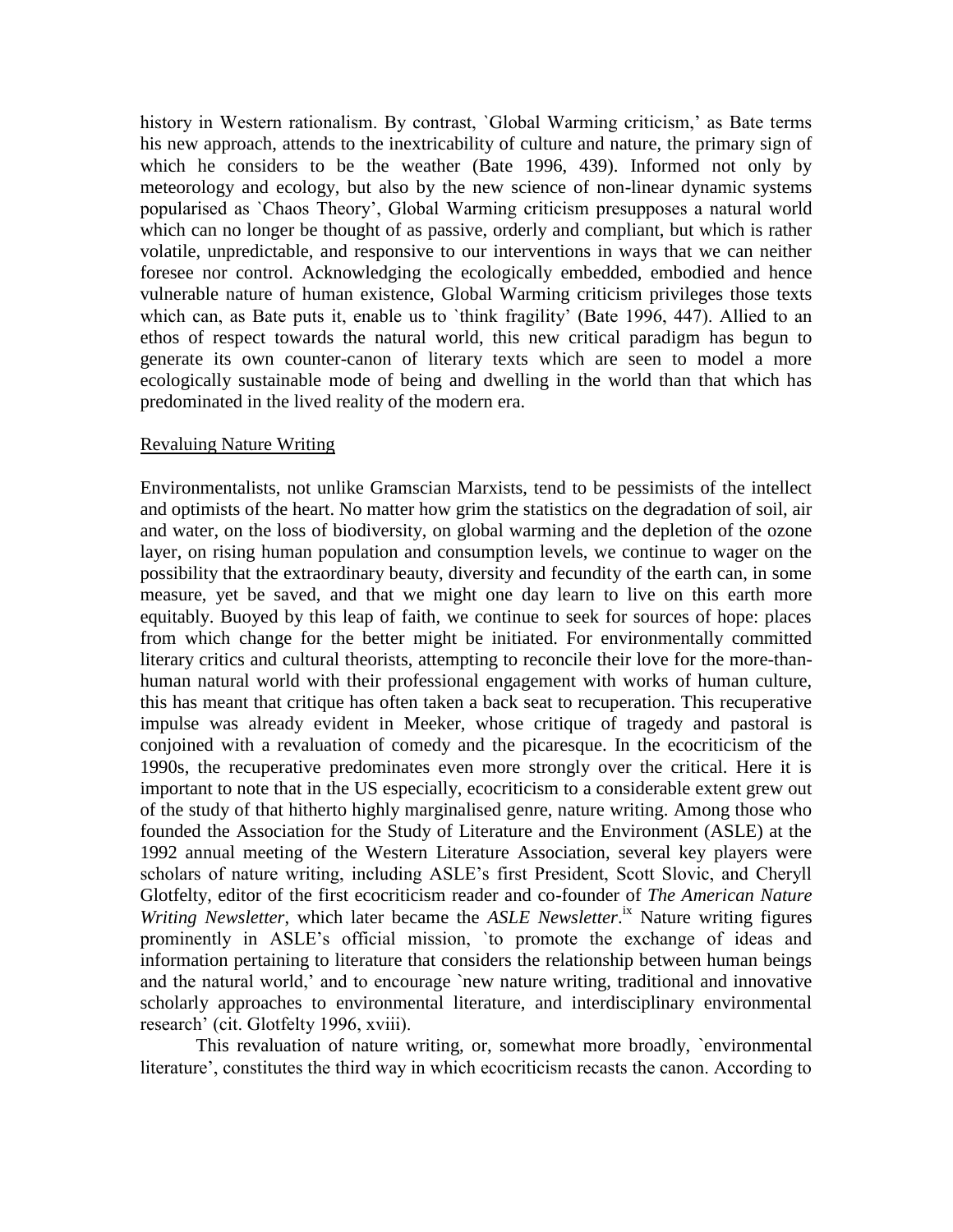the checklist provided by Lawrence Buell (1995, 7-8), an environmentally oriented work should display the following characteristics:

- 1. *The nonhuman environment is present not merely as a framing device but as a presence that begins to suggest that human history is implicated in natural history.* […]
- 2. *The human interest is not understood to be the only legitimate interest.*   $\lceil$ ...]
- 3. *Human accountability to the environment is part of the text's ethical framework.* […]
- 4. *Some sense of the environment as a process rather than as a constant or a given is at least implicit in the text.* […]

While some of these characteristics might be found in particular works in a variety of genres, including prose fiction, lyric poetry and drama, Buell argues that the kind of literature that most consistently manifests most or all of his ecological desiderata is nonfictional nature writing. Buell"s landmark study of this neglected genre is centred on the work of Thoreau, especially his classic text *Walden* (1854). Thoreau is the only author of environmental nonfiction to have been admitted to the canon of American literature. Buell nonetheless redefines Thoreau's canonicity by reconnecting the 'order of the text" with the `order of the body" (Buell 1995, 373): that is, by restoring flesh-andblood readers and writers as agents in the world, while nonetheless recognizing that `perforce they must operate and cooperate within the realm of textuality as a limit condition of their exchange' (Buell, 1995: 384). In order to do this, Buell argues that it is necessary to consider not only the literary and scholarly reception of an author, but also their place in popular imagination and the lived practices that they modelled and inspired. In the case of Thoreau, this includes not only the (increasingly touristic) pilgrimage to Walden, but also countless practical endeavours find ways of living in closer communion with the natural world. Buell's reading of Thoreau and his reception is not entirely uncritical. However, he concludes by affirming that, `Thoreau"s importance as an environmental saint lies in being remembered, in the affectionate simplicity of public mythmaking, as helping to make the space of nature ethically resonant' (Buell 1995, 394).

Although Buell, like all ecocritics, is concerned to develop a form of criticism that will ultimately lead us back to the world beyond the page, he is also alert to the ways in which all writing and reading is sustained by a dense mesh of intertexts. Thus, he includes a fascinating Appendix to his study, in which he reconsiders the intertextuality of *Walden* in relation to the many forms of environmental nonfiction that were popular during Thoreau's time: literary almanacs, homilies celebrating the divine in nature, literary regionalism, the picturesque, natural history writing, and travel writing. Although some canonical texts are included here, such as Emerson's *Nature* (1836), Buell's inventory highlights the importance of a great number of other texts, which have generally not been valued as literature, from Charles Darwin"s *Journal of Researches […] during the Voyage of HMS Beagle* (1839) to Susan Fenimore Cooper"s *Rural Hours* (1850). Environmental nonfiction, in Buell"s analysis, turns out to be even more 'heteroglossic,' in Bakhtin's terms, than the novel.<sup>x</sup> Moreover, Buell's reconsideration of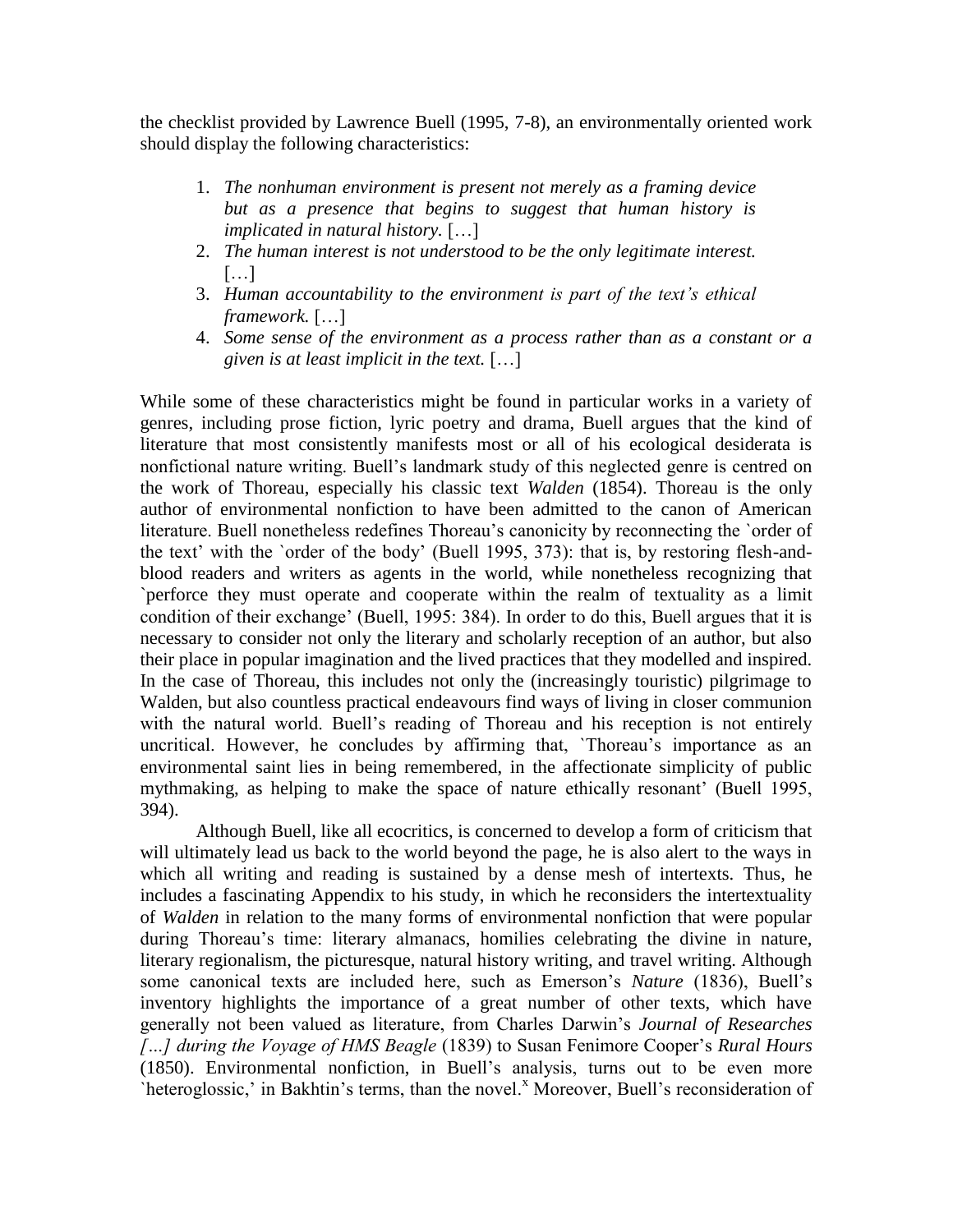*Walden*"s many-tongued intertexts implies also a revaluation of later environmental nonfiction, such as that of Mary Austin, John Muir, Aldo Leopold, Edward Abbey, Annie Dillard, Terry Tempest Williams and Barry Lopez.

### Returning to Romanticism

While much ecocriticism remains devoted to this counter-canon of environmental nonfiction, the revaluation of nature writing has also generated a new perspective on many canonical texts and traditions, including romantic pastoral. This tradition forms another crucial strand in the intertextual mesh of Thoreau"s writing. As we have seen, pastoral comes off very badly in Meeker"s *Comedy of Survival*, as indeed it tends to in most leftist criticism, especially of the New Historicist variety.<sup>xi</sup> It was nonetheless a leading British Marxist critic, Raymond Williams, who initiated the left-green recuperation of romantic pastoral. In his highly nuanced account of the changing fortunes and perceptions of the country and the city from 1973, Williams demonstrates that pastoral is potentially far more than an expression of conservative nostalgia for a lost agrarian past. Thus, he begins by observing that pastoral, which first emerged in Hellenistic Greek literature, may well have originated not in the escapist fantasies of an urban elite, but rather in the singing competitions of peasant communities themselves (Williams 1985, 14). Latin, and to an even greater extent Renaissance and Augustan, pastoral writing did nonetheless undoubtedly tend towards forms of idealisation, which elided the realities of rural life from the perspective of the labouring poor. In the `green language' of romantic neopastoral, however, above all that of early Wordsworth and his younger contemporary John Clare, himself a rural labourer by birth, Williams finds an important locus of resistance to the increasing commodification and degradation of the land, which was then occurring in many parts of England, and which is now worldwide. `The song of the land", Williams concludes, `the song of rural labour, the song of delight in the many forms of life with which we all share our physical world, is too important and too moving to be tamely given up, in an embittered betrayal, to the confident enemies of all significant and actual independence and renewal" (Williams 1985, 271).

Unfortunately, Williams"s moving plea for a red-green revaluation of romantic pastoral was largely ignored by Marxist critics in the following decades. Williams"s lead has nonetheless been followed by some ecocritics, including the eminent British literary scholar, Jonathan Bate. $x^{11}$  In his 1991 monograph on Wordsworth, programmatically entitled *Romantic Ecology*, Bate reaffirms the value of romantic pastoral as nature writing. In so doing, he endorses what is probably the dominant non-academic reading of Wordsworth against the New Critical and deconstructionist claim that what Romanticism really valorises is not nature, but the human imagination and human language. Arguing also against the New Historicist counter-claim that the ideological function of romantic imagination and pastoral was to disguise the exploitative nature of contemporary social relations, Bate repositions Wordsworth in a tradition of environmental consciousness, according to which human wellbeing is understood to be coordinate with the ecological health of the land. Thus understood, Romantic nature poetry stands in an ambivalent position to earlier pastoral writing, functioning simultaneously as continuation and critique. As Terry Gifford (1999) has argued, romantic poetry is perhaps more accurately termed `post-pastoral,' or even, notably in the case of Blake, 'anti-pastoral.'<sup>xiii</sup>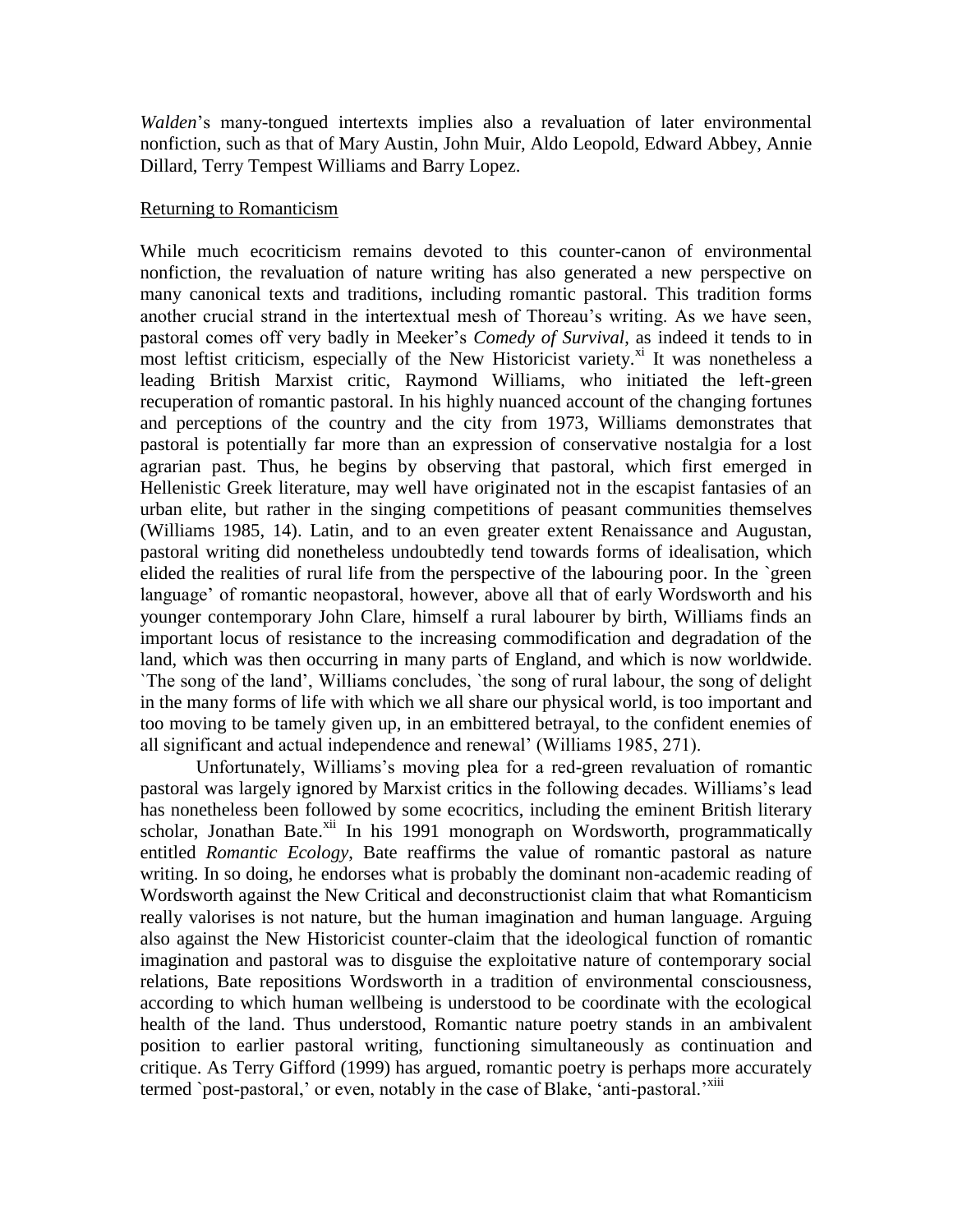The importance of romanticism is explored further by Bate in *The Song of the Earth* (2000). Here, Bate extends his discussion of romantic ecology to a consideration of texts which are less obviously congenial to a sympathetic ecocritical reading, such as Byron"s ludic writing of the body in *Don Juan* (1823). In his discussion of a range of later texts, from T. H. Hudson's *Green Mansions* (1904) to the work of the contemporary Australian poet Les Murray, Bate also demonstrates the continuing resonance of romantic `ecopoetics." Other ecocritics too have recognised in the romantic tradition a valuable point of departure for rethinking our relations with the earth. Karl Kroeber, for example, acclaimed Wordsworth's `Home at Grasmere' as a model of `ecological holiness' as early as 1974, and romanticism also provides the focus for his major work on *Ecological Literary Criticism* (1994). Historians of ecological thought have drawn attention also to the significance of romantic `natural philosophy" and natural science in the emergence of a post-mechanistic, proto-evolutionary view of nature as a dynamic, autopoietic, unity-indiversity. $x^{div}$  And yet, the romantic legacy too is a mixed one. Romantic thought undoubtedly overcame the Cartesian dualism of mind and matter by positing human consciousness and creativity as a manifestation of potentials inherent in nature. However, this very naturalisation of mind can lend itself to a celebration of *techne* at the expense of *physis*, as in the image of the `good mine" in Shelley"s *Queen Mab* (1813), which embodies a symbiosis of mind and matter that, in Timothy Morton's reading, ultimately confirms the `omnipotence of mind" (Morton 1996, 418). Clearly, romantic holism does not always undo the hierarchies embedded in the oppositions that it reconciles. Nor is the romantic affirmation of *physis* in less technologically transformed landscapes entirely unproblematic either. It might be argued that the romantic aestheticisation of nature has functioned historically not so much as a potential locus of *resistance* to its industrial exploitation, but rather as *compensation* for it. Under the Modern Constitution, it has been all too easy to move between the consumption of nature as raw material for economic production during the working week, to the consumption of nature as sublime or beautiful on Sundays. Moreover, even within the romantic celebration of natural beauty or sublimity, there is sometimes a transcendental strain, whereby the ultimate source of meaning and value is projected out of this world into a heavenly beyond, the true home for which many a romantic soul, in accordance with centuries of Christian teaching, continues to long.

To draw attention to these problematic elements is not to negate the value of the ecocritical return to romanticism. On the contrary: to the extent that elements of technoutopianism, compensatory nature consumption, and transcendental escapism are still very much with us, such a reconsideration becomes all the more important. On closer analysis, it might appear that in some respects at least, romanticism is part of the problem of modernity. In other respects, however, it could indeed represent a road not taken, to which we might now return in seeking to make our way forward into an alternative (post)modernity. As Greg Garrard has observed, `we are fast depleting our limited indigenous resources of hope here in the West, and should therefore accept the Romantic offering of sympathy with and confidence in nature" (Garrard 1998, 129).

#### Reconnecting the social and the ecological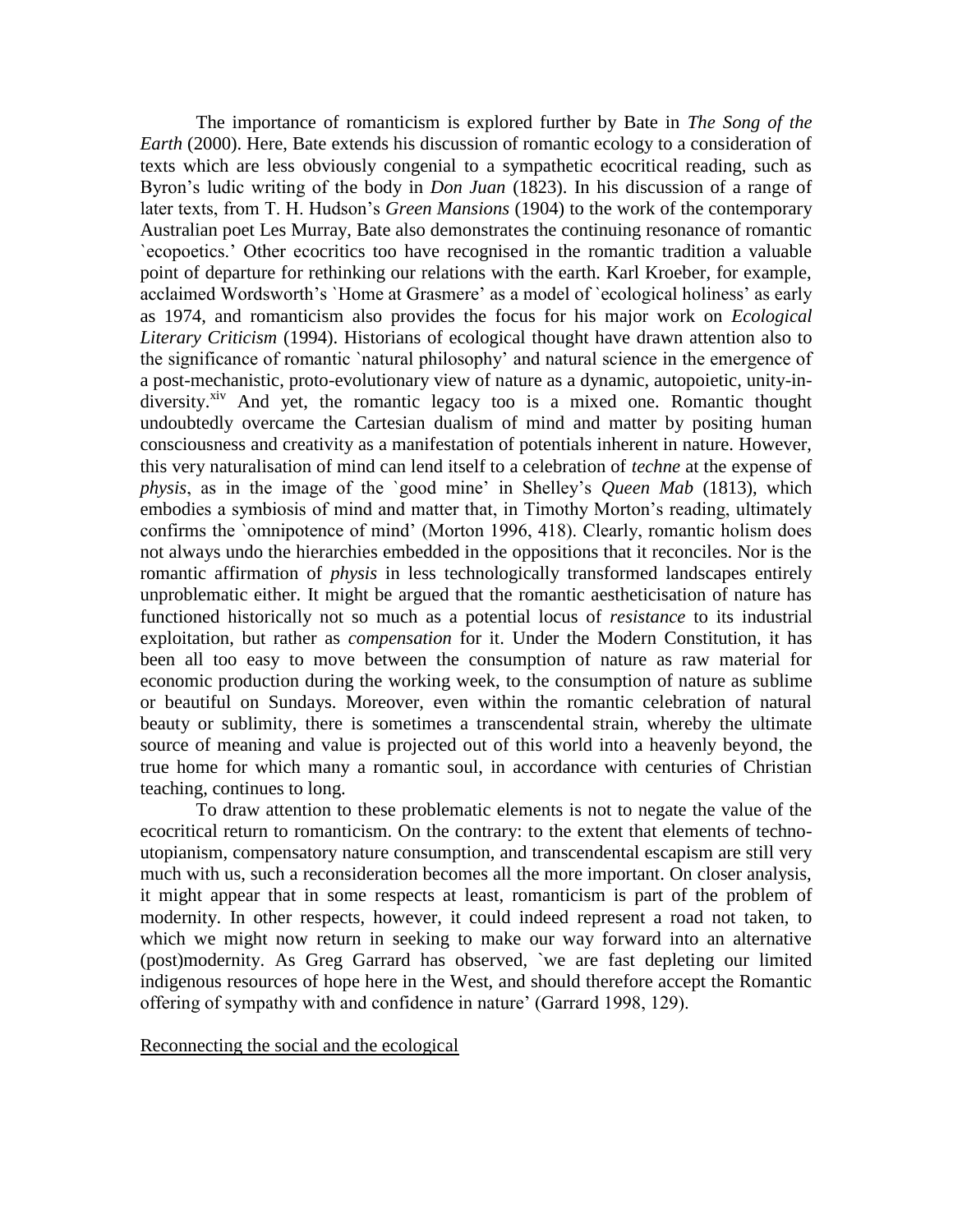The romantic affirmation of the ties binding human well-being to a flourishing natural environment finds its critical counterpart in the recognition that `ecological exploitation is always coordinate with social exploitation" (Bate 2000, 48). This is the point of departure for much recent ecocriticism, which incorporates a concern with questions of gender, `race" and class. This kind of eco-social critique is not entirely new. It is, for example, foreshadowed by Rousseau in his `Discourse on the Origins of Inequality among Men" (1754). Paying close attention to Rousseau"s voluminous footnotes to the work of Buffon and other eighteenth-century naturalists, Bate has reinterpreted this text as an early `green history of the world" (Bate 2000, 42). According to Rousseau, the progress of civilisation in the domination of nature had been achieved at the price of increased social inequality, alienation and military conflict. This analysis is akin to what the German social theorists Theodor Adorno and Max Horkheimer would later term the `dialectic of enlightenment" ([1944] 1979). By the time when they were writing as Jewish Marxist exiles from Nazi Germany during the Second World War, this dialectic had, they believed, generated a whole new order of barbarism right in the midst of the technologically most advanced civilisation in world history.

While Adorno and Horkheimer were primarily concerned with domination on the basis of `race" and class, they also pointed to certain connections between the domination of women and that of the natural world. The `marriage of Mind and Nature,' which Francis Bacon hoped would be effected by the new science and technology, was, they observed, always patriarchal (Adorno and Horkheimer 1979, 4). This had implications for women as well as for non-human nature. Because of their close symbolic and to some extent also practical association with nature, namely through the kinds of labour they have traditionally performed, women have been cast either as 'primitive' and potentially `monstrous," hence part of that nature that was to be mastered by rational man, or as an alluring embodiment of that nature to which rational man simultaneously longs to return. Such connections between the domination of women and nature have been explored more recently in far greater depth and detail by ecofeminist philosophers, historians, sociologists and critics.<sup>xv</sup> The first major work of ecologically oriented feminist literary criticism was Annette Kolodny"s *The Lay of the Land* from 1975. Here, Kolodny examines the metaphorisation of the land as feminine in North American literature. In particular, she draws attention to the conflict between phallic and foetal attitudes towards the feminised landscape, whereby the impulse to penetrate and master the country as a whole has oscillated uneasily with a desire to preserve certain places perceived at once as `virginal" and `maternal". Such privileged places are imaged as sites of (typically masculine) regeneration. This ambivalence, Kolodny suggests, might have its origins in universal aspects of the human psyche, but it is also overdetermined by certain geographical, social and cultural contingencies. The metaphoric feminisation of the land is likely to have rather different consequences depending on the place and perception of women in society. In the patriarchal context of North America following white settlement, it has in Kolodny"s view contributed to the development of land use practices that are both contradictory and ultimately unsustainable. The nature and implications of the patriarchal association of women and nature in the work of both men and women writers in America has been explored further by other ecofeminist critics, most notably Louise Westling in *The Green Breast of the New World* (1996).<sup>xvi</sup> As Westling notes with reference to the work of Donna Haraway, this association has also had implications for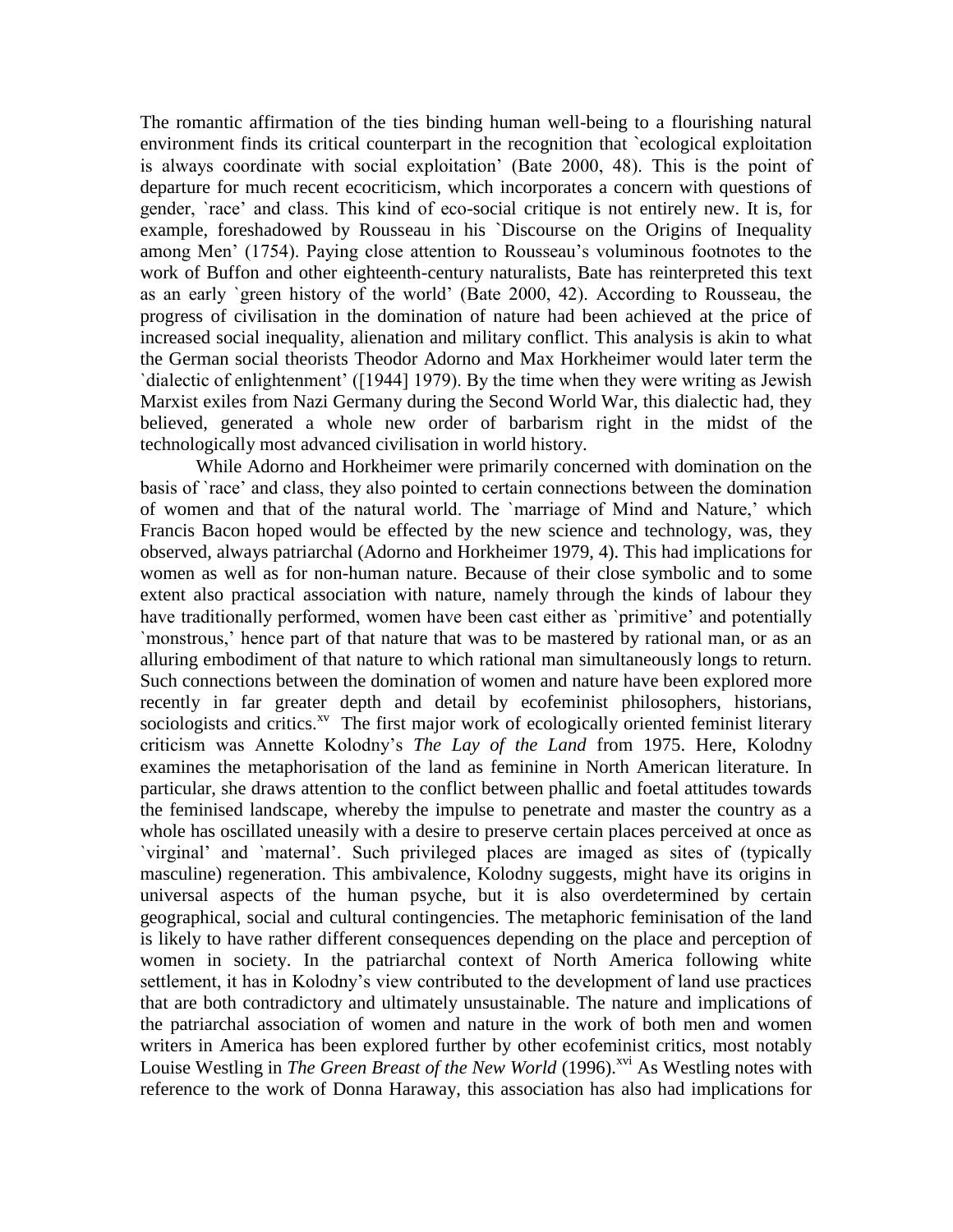the perception and treatment of indigenous peoples (Westling 1996, 151). Here, ecofeminist and postcolonial concerns intersect.<sup>xvii</sup>

Another aspect of the exploration of interconnections between nature, gender, `race", and class, also exemplified by Westling"s work, is the consideration of the extent to which those who stand in a different relation to nature from elite males on account of their occupation, social position or cultural traditions might have valuable alternative understandings of the nature-culture complex. This consideration drives much ecocritical work focusing on environmental literature by women, Afro-American, Indian and Chicano authors. None of these heterogeneous groups, it should be emphasised, constitutes a locus of pure difference: all live, to a greater or lesser extent, in more than one world, participating in some aspects of the dominant culture, while nonetheless also having access to certain alternative understandings and practices. Some recent writers perceive this inhabitation of multiple traditions as at once alienating and liberating. One such writer is Gloria Anzaldua, a `border woman", who, as she puts it in the Preface to her autobiographical work, *Borderlands/La Frontera* `grew up between two cultures, the Mexican (with a heavy Indian influence) and the Anglo (as a member of a colonized people in our own territory)" (1985, Preface). As a lesbian ecofeminist Chicana, Anzaldua is further distanced from the patriarchal and heterosexist elements of the various traditions she inherits. On the other hand, she is also able to draw inspiration from some other aspects of these traditions. Thus, for example, Anzaldua reappropriates the Toltec Indian earth goddess, Coatlicue, as a model of female divinity and divine immanence, while simultaneously embracing Western discourses of personal and collective self-determination. Hybridity is also manifest in *Borderlands* on the level of the written language Anzaldua uses, which shifts continuously between English, Tex-Mex, northern Mexican dialect, Castilian Spanish and Nahuatl. From an ecocritical perspective, what is particularly valuable in Anzaldua"s work is her interrogation of the patriarchal, capitalist and racist values that have contributed to the ecological destruction of the Rio Grande Valley and the impoverishment of its inhabitants. As Terrell Dixon observes: `By voicing the damage that the dominant culture visits on those whom it marginalizes', Chicano and Chicana writing such as Anzaldua's, 'resists those national narratives that privilege metastasizing suburbs and environmentally debilitating consumption, and it emphasizes the lack of environmental justice in them" (1994, 1094). Dixon is among those ecocritics who believe that it is now necessary to turn our ecocritical attention `from wide open spaces to metropolitan spaces' (Bennett 2001).<sup>xviii</sup> If, as is widely anticipated, ever more people come to live in cities in the new millennium, social ecocriticism with an urban focus is also likely to be a growth area in the years to come.

#### Regrounding Language

Although, as we have seen, ecocriticism often incorporates questions of social justice, it nonetheless differs from other forms of political critique in one important respect: namely, as a form of advocacy for an other, which is felt to be unable to speak for itself. If, as Gayatri Spivak (1988) has argued, the human subaltern cannot always be heard without the mediation of more privileged supporters, how much more so is this true of the subordinated non-human? This is not to say, however, that nature is entirely silent. Nor,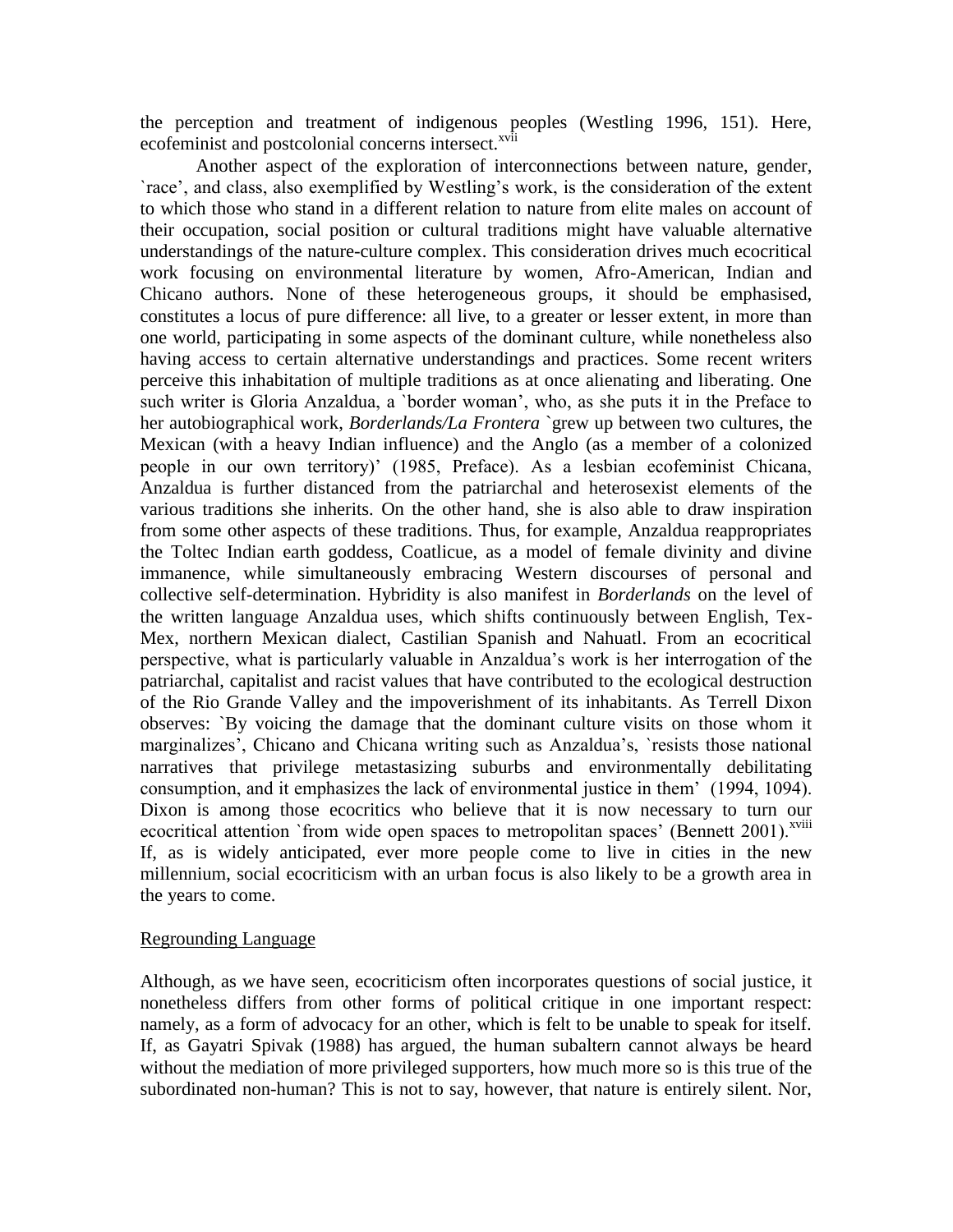despite all our best efforts at domination, is it truly subordinate (as we are forcefully reminded by every earthquake, volcanic eruption, passing comet, and the sheer unpredictability of the weather). The perception that nature has indeed been enslaved is perhaps most readily arrived at by people inhabiting relatively gentle regions with the benefit of air-conditioning, electricity and clean water on tap. Similarly, the view that nature is silent might well say more about our refusal to hear than about nature's inability to communicate. Certainly, this view is not shared within animistic cultures, where, as Christopher Manes observes, human language takes its place alongside, and in communication with, `the language of birds, the wind, earthworms, wolves, and waterfalls – a world of autonomous speakers whose interests (especially for huntergatherer peoples) one ignores at one"s peril" (Manes 1996, 15). In a very different discourse and context, contemporary biologists also testify to the abundance of signifying systems in the natural world. These range from the biological information system of the genetic code itself, through the largely involuntary production of a huge variety of indexical signs by all species of plants and animals, to the possibly intentional deployment of apparently conventional signs by many birds and mammals. More generally, whole ecosytems might be said to be sustained by complex networks of communication and exchange between species and non-biological elements of their environment. As Robert S. Corrington has observed, `The human process actualises semiotic processes that it did not make and that it did not shape. Our cultural codes, no matter how sophisticated and multi-valued, are what they are by riding on the back of this self-recording nature.' (Corrington 1994, ix)

If, for us, nature has nonetheless fallen silent, this is perhaps because we inhabit an increasingly humanised world as heirs to a cultural tradition, within which `the status of being a speaking subject is jealously guarded as an exclusively human prerogative" (Manes 1996, 15). This tendency to restrict language to the human sphere might be related to the to rise of literacy, whereby language becomes tied to the exclusively human practice of writing. A further shift occurs with the invention of alphabetical writing, when the textual signifier looses all iconic connection to the signified. David Abram has argued that it is above all at this moment that human language and culture appears to emancipate itself from the natural world (Abram 1996, 102). This liberation is nonetheless to a large extent illusory. Not only is our capacity to speak, write and create culture predicated upon the vastly more ancient and complex signifying systems of nonhuman nature. The particular languages that we use to communicate in speech and writing themselves bear the trace of the natural environments in which they evolved. `Language", as Gary Snyder puts it, `goes two ways" (Snyder 1995, 174). This can most readily be seen on the level of lexicon. Take, for example, the many words for `snow" in Inuit languages. This is often cited by semioticians as exemplifying the way language shapes perception. To the ecocritic, however, it also exemplifies the way in which language is shaped by environment. For these verbal distinctions would not have been created in the first place, if the well-being and possibly survival of the speakers did not depend upon their ability to recognise the corresponding differences in their snowy environment. Thus, although the relationship between spoken and written signifiers and their signifieds might be arbitrary, the distinctions that they signify are not, or at least, not entirely. Nor is the relationship between signifier and signified always arbitrary, as we are reminded by the existence of many onomatopoeic words in most, if not all, natural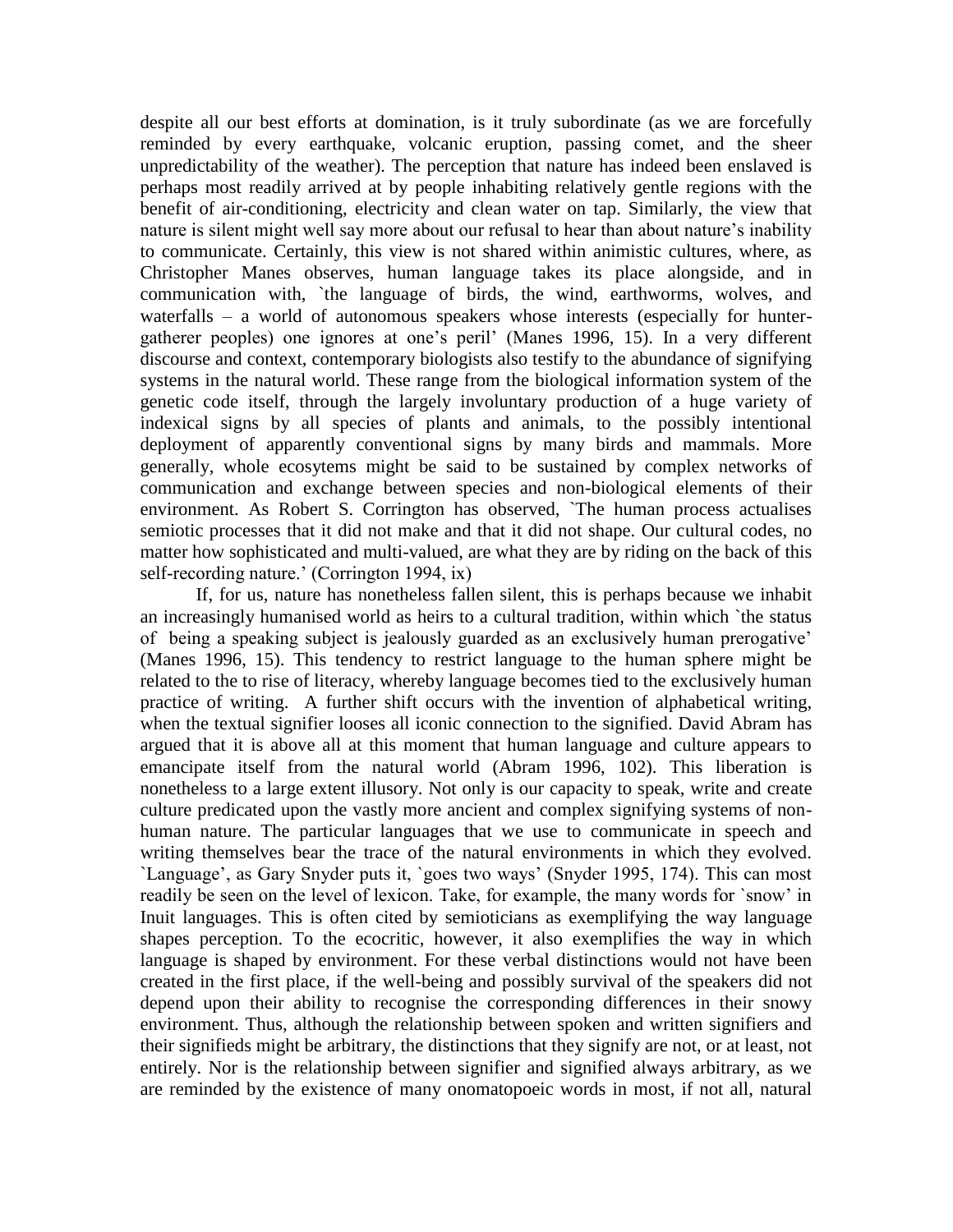languages. Some writing systems, too, are mimetic of the world to which refer through the use of pictographic elements. As Abram points out, even the alphabet, in its original Hebrew form, manifested residually iconic elements, and required the participation of the embodied subject in order for its vowels to be formed through the breath of speech (Abram1996, 240-3). Many uses of language also manifest a two-way movement between world and word. In the oral traditions of indigenous peoples, for example, the world created verbally through story, song and ritual, comprises a mnemonic of the physical world in which the speaking community dwells, encoding important messages about how to survive in the land with respect for its wider animal, vegetable, mineral and spiritual community (Abram 1996,  $154-79$ ).<sup>xix</sup> Arguably, even the most highly intertextual and imaginative works of modern science fiction ultimately derive their imagery from terrestrial experience of a more-than-human world. Thus, as Jim Cheney puts it, if it's `language all the way down,' then it is also `world all the way up' (Cheney 1994, 171).

Jonathan Bate develops a further argument that a specifically literary use of language can reconnect us to the natural world in the final chapter of *The Song of the Earth*. Taking his cue from Heidegger, Bate privileges metrical writing, which, he suggests, `answers to nature's own rhythms' (Bate 2000, 76). In a world where nature has been reduced to what Heidegger, in his `Essay Concerning Technology" (1953) terms `standing reserve,' poetry becomes all the more important in recalling and sustaining a non-instrumental relationship to the world. Poetry, in this view, does not name things in order to make them available for use, but rather in order to disclose their being in language (Bate 2000, 258). Poetry thus becomes a `refuge for nature, for the letting be of Being' (Bate 2000, 264). It does not necessarily do this by explicitly defending nature's `rights." The best ecopoetry, in Bate"s view, is not overtly political, let alone propagandistic. Rather, poetry becomes `ecopoietic" simply (or not so simply) through its disclosure within the realm of *logos* of the earth as our *oikos*, or dwelling place. It is in this sense that poetry might be said to be `the place where we save the earth" (Bate 2000, 283).

Yet, there remains a certain tension between *logos* and *oikos*, the world of the word and the earth which sustains it, but from which it also departs. The poet *qua* poet, as Bate observes, dwells in the *logos*, rather than in any earthly place (Bate 2000, 149). Following Heidegger, Bate seeks to protect the *logos* of poetry from the machinations of technological reason. Poetic `presencing," which discloses nature without `challenging" it, is said to be opposed to technological `enframing,' which makes `everything part of a system, thus obliterating the unconcealed being-there of particular things" (Bate 2000, 255). According to Hegel, however, this is precisely what we do whenever we use language. The particularity of the thing, as he rather drastically puts it in the *Jena System Programme* of 1803/04, is 'annihilated' whenever we subsume it under a designation, the signifying capacity of which is determined by a logic not its own, namely that of the linguistic system (Hegel 1975, 20). From this perspective, language is itself a system of enframing. Moreover, the specifically poetic use of language to speak of nature is not always innocent of instrumentalising tendencies, especially if it is oriented primarily towards the elevation of the human soul. This does not mean that we should abandon poetry. But it does mean that we need to be cautious about what we can expect of literary language. Bate himself expresses an important reservation in acknowledging that what is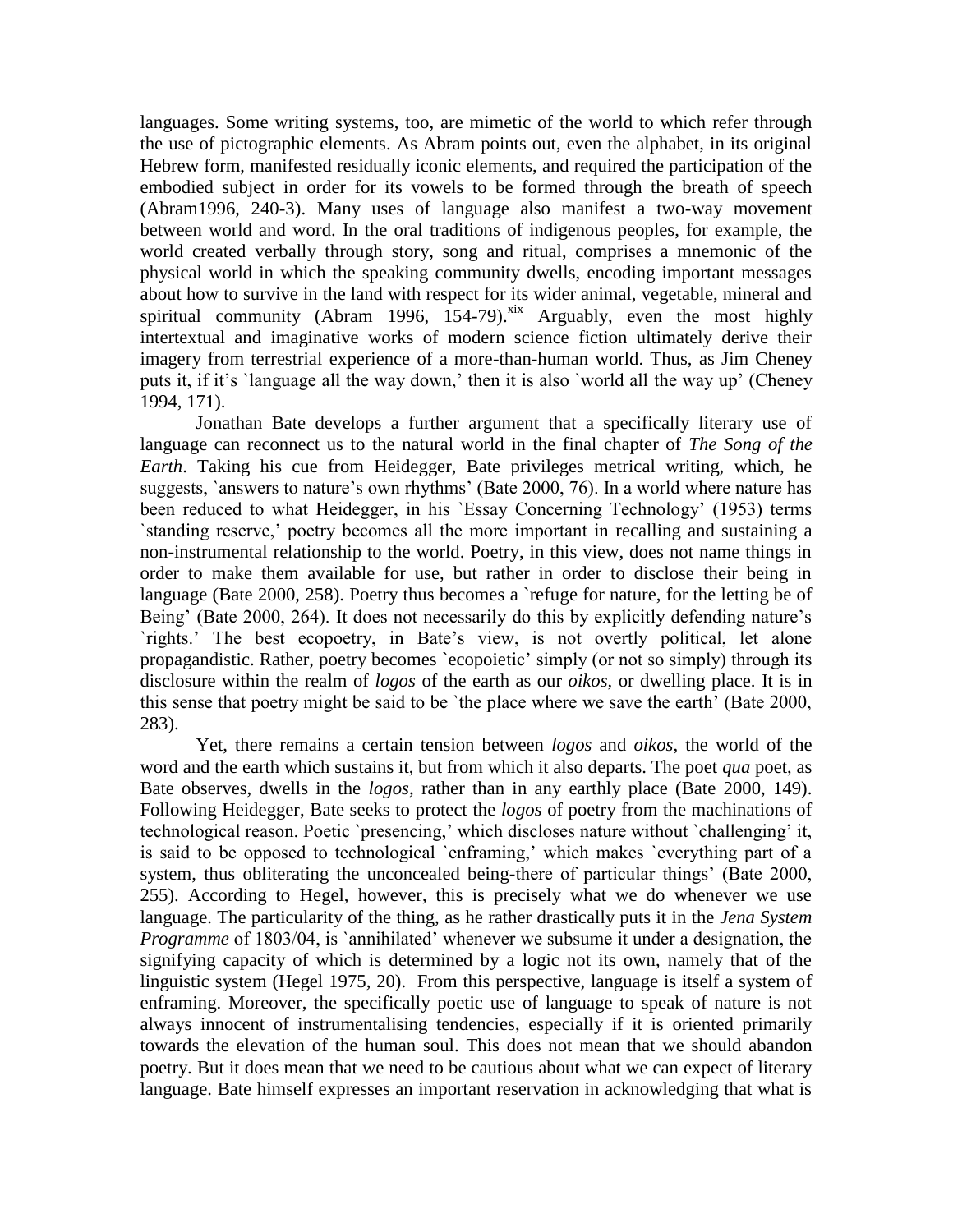disclosed in poetry is not Being in its fullness, nor even the singular being of particular entities, but only the trace of an experience, which is itself evanescent and always already conditioned to some extent by cultural constructs (Bate 2000, 281).

While it is important to relocate human language within the wider signifying systems of the more-than-human natural word, it is also necessary to recall that there is more to this world than can ever be disclosed within the frame of human language. We fall back into hubris if we follow Heidegger in claiming that, `only the word grants being to a thing" (Heidegger 1979, 164; my trans.). Other entities in the natural world have their own systems of signification and can get along quite happily without the imposition of human designations. It is rather we who need language, and our own merely human language at that, in order to share understandings about the world as we see it. More specifically, as our world becomes ever more ecologically impoverished and technologically manipulated, we need writers and artists who can draw our attention to the beauty, complexity and potential fragility of the earth, mediating the `voices" of nonhuman others, whose being and meaning we can never fully comprehend, and, perhaps, inviting us to join in their heteroglossic song.<sup>xx</sup> From this perspective, we need a practice of reading which, in recalling the absence rather than the presence of that which is named in the text, inspires us, in Yves Bonnefoy"s words, to `lift our eyes from the page' (1990). 'It is not within the poet's scope to reestablish presence,' Bonnefoy argues, but he or she "can recall that presence is a possible experience, and he can stir up the need for it, keep open the path that leads to it' (Bonnefoy 1990, 801). With reference to a sonnet by Mallarme, Bonnefoy asks: `How can we read about "forgotten woods" over which "somber winter" passes without going into woods that are our own, where we can either find or lose ourselves?" (Bonnefoy 1990, 806) To this we might add, if the natural world around us is endangered, how can we read a poetic evocation of another"s experience of it, without wanting to restore it as a possible locus of our own experience, since the poem itself cannot do so? Read in this way, ecopoetry may well become a factor in our efforts to 'save the earth,' not only through our creative and critical writing, but perhaps in more directly political and practical ways as well.

# Notes towards a reading of Wordsworth"s *Home at Grasmere*

Wordsworth's paean to his Lakeland dwelling-place was to be the first part of the first book of a long philosophical poem entitled *The Recluse*, of which *The Prelude* was the introduction. To his great regret, Wordsworth never completed *The Recluse*, and although his major autobiographical poem *The Prelude* was published posthumously in 1850, *Home at Grasmere* only reached the public gaze in 1888, in a 'thin green volume of fiftysix pages bearing no editor's name' (Darlington 1977, 32). Most critics were initially unenthusiastic about this new addition to Wordsworth's by now increasingly popular and highly regarded published works.<sup>xxi</sup> Subsequently, however, *Home at Grasmere* has come to be seen as standing 'securely on its own as Wordsworth's triumphant manifesto,' as Beth Darlington affirms in introducing her edition of the work (Darlington 1977, 32). From a contemporary ecocritical perspective, moreover, the choice of green for the cover of the first edition appears inspired. For, as Karl Kroeber recognised back in 1974, this is an exemplary work of ecopoetry.<sup>xxii</sup>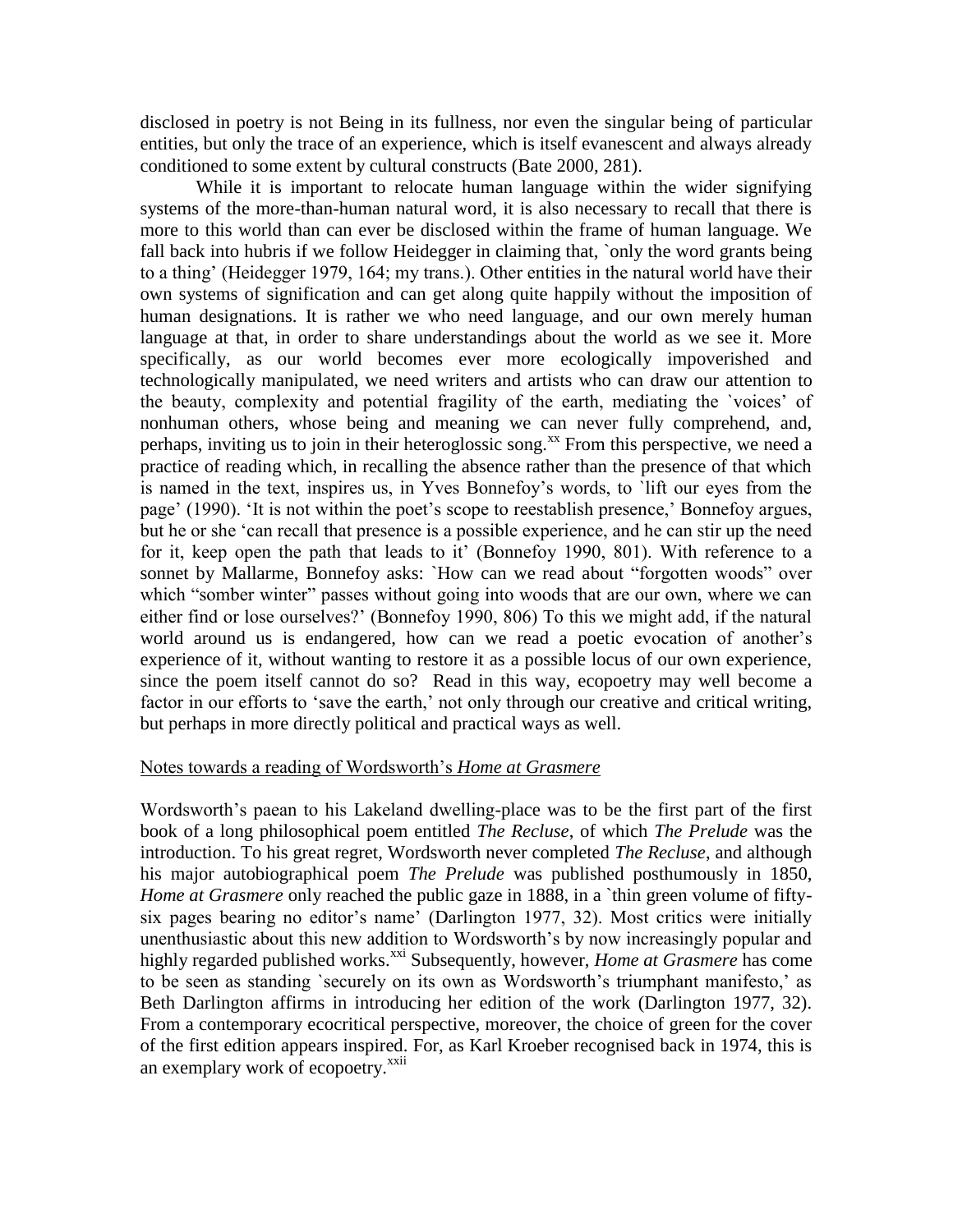Until 1888, `Home at Grasmere" existed in two main versions, one completed in 1806 (Ms. B) and the other in 1832 (Ms. D), in the form of two closely written, homemade notebooks without covers.<sup>xxiii</sup> In view of Wordsworth's sparing use of writing materials and the frugality of his household as a whole, the ecological cost of the initial production of this text (if not its subsequent publication, republication and distrubtion) appears to have been slight.<sup>xxiv</sup> What qualifies *Home at Grasmere* as a work of environmental literature is nonetheless to be found primarily on the semantic level of the text, whereby Wordsworth explicitly remembers and indeed honours the wider ecological conditions of possibility for his work. The nonhuman environment certainly figures here as far more than a framing device for the exploration of narrowly human concerns. For the primary purpose of this poem is to render an account of how Wordsworth's life as a poet was enabled by the rural `retreat' (147), `this small Abiding-place of many Men'  $(146)$ , 'the calmest, fairest spot of earth'  $(73)$ , which he had made his home. Grasmere is nonetheless not presented as a place of delight for the poet (and other human inhabitants) alone. It is celebrated rather as a place where all manner of life, human and otherwise, might flourish; a place, which seems even to take pleasure in itself:

> Dear Valley, having in thy face a smile Though peaceful, full of gladness. Thou art pleased, Pleased with thy crags and woody steeps, thy Lake, Its one green Island and its winding shores, The multitude of little rocky hills, Thy Church and Cottages of mountain stone – (116-21)

As Wordsworth"s reference to the church and cottages reminds us, by the time the poet and his sister Dorothy moved to Grasmere in 1800, the Lake District had long been a cultural landscape, shaped by thousands of years of human habitation. Its potentially treacherous mountain peaks, wooded hillsides, fast flowing streams and deep lakes were nonetheless perceived by Wordsworth and his contemporaries as retaining something of the wild. Whereas other parts of northern England were caught in the first throes of industrialisation, the Lake District was still overwhelmingly rural. Here, as elsewhere in Britain, the enclosure of formerly common land and the shift to a somewhat more intensive and commercialised form of agriculture were beginning to have an impact on the farming community. Among the 'untutored Shepherds' (428) who tended their small flocks on the hills and dales around Grasmere, Wordsworth could nonetheless still find evidence of a way of life and mode of relationship to the land, that he knew to be endangered. It is perhaps in part precisely in the face of the changes that were underway elsewhere, and soon to encroach here too, that Wordsworth constructs Grasmere as a `shelter" (113) and "last retreat" (147). What Wordsworth appears to value especially about Grasmere, beyond his enjoyment of its lake, wooded hills, green vales and craggy peaks, is the extent to which it embodies the possibility of a reciprocal relationship between humanity and the earth. The `Cottages of mountain stone' exemplify this reciprocity in that they signal an ethos of respect for that which is given by nature. The local culture of Grasmere is thus seen as having arisen from a process of accomodation to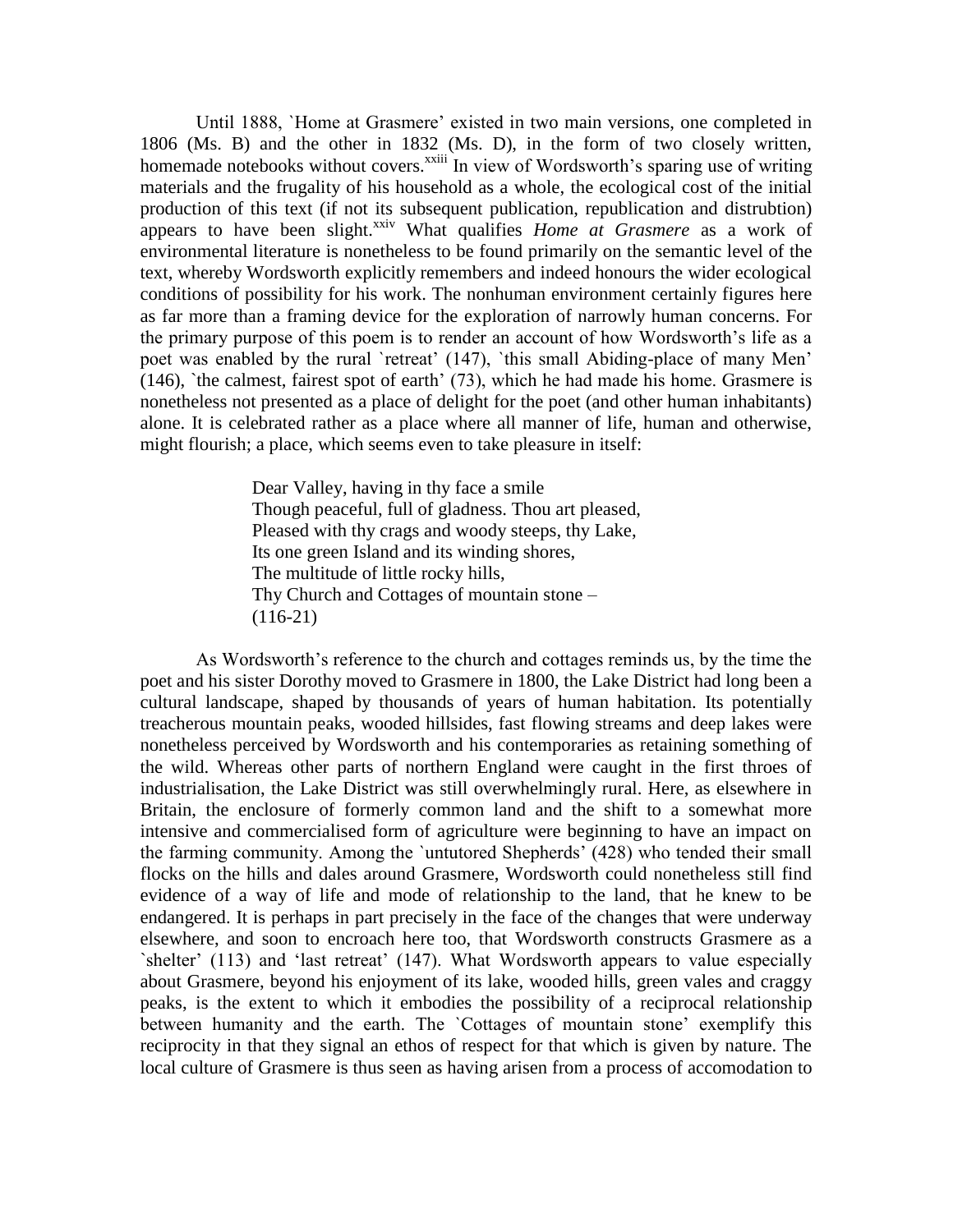the natural environment of this particular bioregion, which had in turn been moulded by millenia of human habitation.

Wordsworth's Grasmere, however, is no pastoral idyll such as that projected by the idealising poets of the Augustan age.<sup>xxv</sup> Although his first experience of the place as a `roving School-boy" (2), recalled in the third person in the opening stanzas, was positively blissful, nature was not always kind here, as he and Dorothy discovered when they first moved to Grasmere in the middle of an especially harsh winter.<sup>xxvi</sup> Wordsworth's Lakelanders are no 'noble savages' either: 'ribaldry, impiety, or wrath' (344) are not unknown to them, and their lives are shown to be often hard, fraught with personal suffering and economic hardship. This is nonetheless in Wordsworth"s assessment still a place where most people can live in relative freedom and modest selfsufficiency, $x^{x}$  as well as in `true Community, a genuine frame/Of many into one incorporate' (615-6). Signficantly, this is represented as an open community, welcoming strangers, such as Wordsworth himself, 'come from whereso'er you will' (148). It is, moreover, a more than human community, comprising `a multitude/Human and brute, possessors undisturbed of this Recess, their legislative Hall,/Their Temple, and their glorious Dwelling-place" (621-4). Among the denizens of this wider community, Wordsworth focuses especially on the wild birds that frequent the shores of the lake and dwell in the woods and mountains. Within his more immediate community, he also recalls individual domestic animals, such as "the small grey horse that bears/The paralytic Man' (505-6) and 'The famous Sheep-dog, first in all the Vale' (510). Moreover, Wordsworth emphasises that he and his 'happy Band' (663) of family and friends were not alone in their affection for the more than human dimensions of their dwelling place. Although he acknowledges that the local farming community had a more practical relationship to the land than his own household, whose source of income came from elsewhere, he nonetheless insists that "not a tree/Sprinkles these little pastures, but the same /Hath furnished matter for a thought, perchance/For some one serves as a friend'  $(441-4)$ .

Wordsworth was himself something of a 'reinhabitant,' seeking to develop a sense of belonging in a world that was increasingly characterised by dislocation and alienation.<sup>xxviii</sup> Among the rural inhabitants of Grasmere he nonetheless encountered an older sense of place, incorporating an appreciation of the land as something far more than resource and commodity. Here, the land was still a storied place, traversed by pathways both literal and figurative, and studded with sites of narrative significance; here, the land could still be experienced as a `nourishing terrain," sustaining its inhabitants both physically and spiritually.<sup>xxix</sup> Grasmere was thus in Wordsworth's assessment a 'holy place" (277), where it was still possible to live in wholeness: in relationship, that is, with ones fellow men and women, with a richly varied natural world, and with the divine.

*Home at Grasmere* concludes with Wordsworth's famous poetic mission statement, which was published separately in 1850 as a `Prospectus" to *The Prelude*. Here he proclaims that his great poetic work was to be a 'spousal verse,' celebrating the marriage, 'in love and holy passion' of 'the discerning intellect of Man' with 'this goodly universe" (805-10). In this context, the significance of *Home at Grasmere* lies perhaps in its demonstration of how the `marriage" of the human mind and the more than human natural world needs to emerge from an embodied experience in and of place. This poem is thus itself a 'spousal verse,' celebrating the marriage of the poet with the place that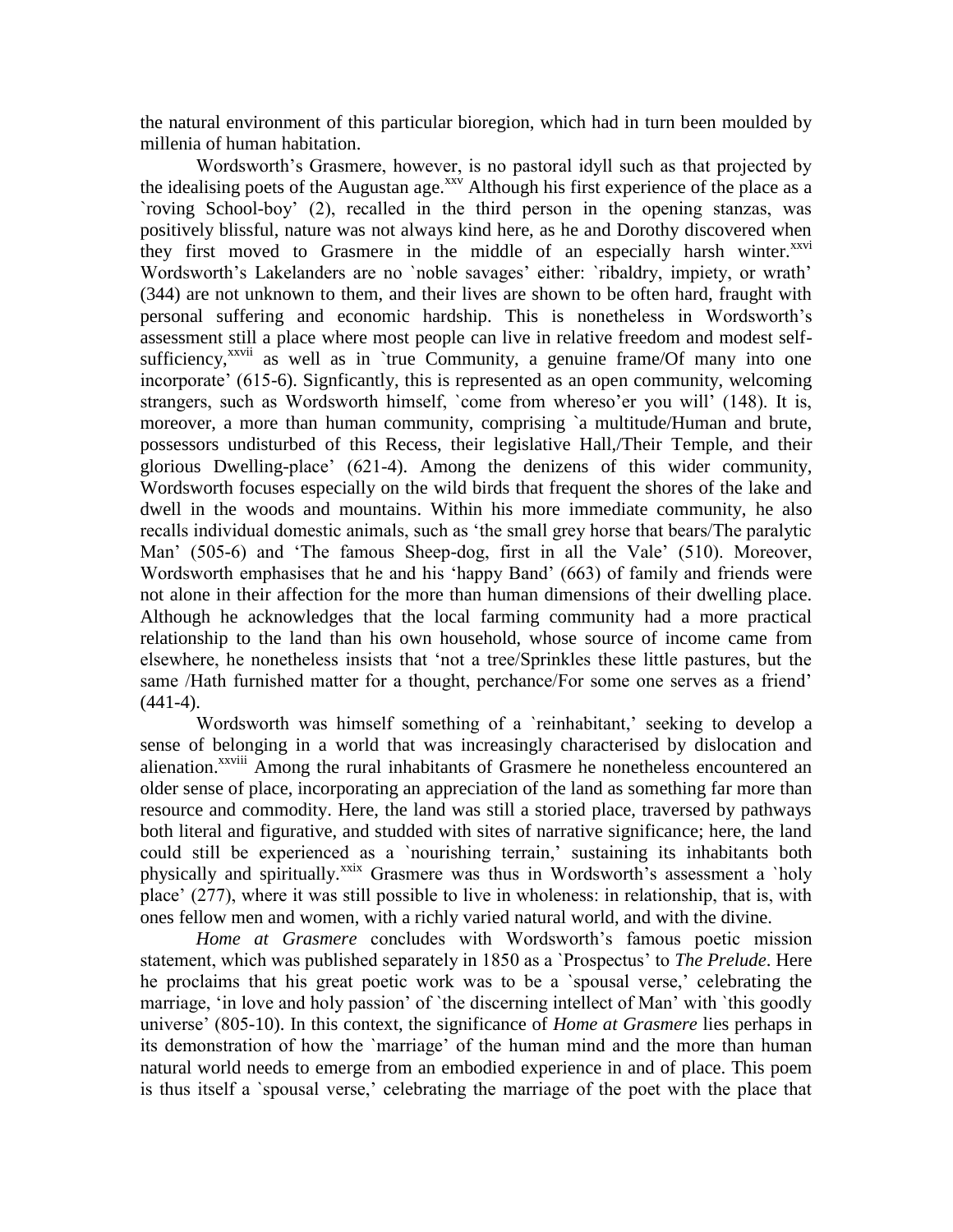modelled for him the partnership of humanity and nature, of which he proposed to write in his work.

It is tempting to conclude here. And yet, there remains a problem which no contemporary ecocritical reading of this poem should overlook. Namely, the extent to which taking refuge in 'Grasmere,' as it is recalled by Wordsworth in this poem, is for us, if not necessarily for him, to retreat from the pressing issues of the contemporary world in nostalgic reminiscence of a world that we have lost; one that perhaps never even existed in quite the way that it is represented here. Ironically, Grasmere has itself in the meantime been transformed, not least by the growth of tourism, inspired in part by such a nostalgic urge and fuelled, ironically, by Wordsworth's own work.<sup>xxx</sup> Wordsworth himself nonetheless also provides an indication of how such unproductive nostalgia might be avoided: namely, when he calls upon his readers to attend to and value what is good in earthly existence, here and now, `Dismissing therefore all Arcadian dreams/All golden fancies of the Golden Age,/The bright array of shadowy thoughts from times/That were before all time, or are to be/Ere time expire' (625-9). If, for contemporary readers, most of whom live under the `black sky" (603) of the city, "by the vast Meptropolis immured" (597), Wordsworth"s *Home at Grasmere* has itself become an Arcadian dream, then we must endeavour to read it differently: not as a lost idyll, but as embodying an ethos of ecosocial relationship that is more relevant today than ever. *Home at Grasmere* cannot return us to Wordsworth"s world. Read ecocritically, it might nonetheless inspire us in the `greening" of those many and varied places, however urban, where we actually live today, and where we might yet learn to dwell equitably and sustainably in the future.

# Further Questions

- 1. With reference to Buell"s third criterion for environmental writing, consider to what extent and how *Home at Grasmere* incorporates an ethos of accountability to the natural environment.
- 2. With reference to Buell"s fourth criterion, consider to what extent the environment is represented as a process, rather than a constant, in this text.
- 3. The metaphor of the `marriage" of mind and nature that Wordsworth invokes here was also used by Francis Bacon as a model for science and technology. How does Wordsworth's conception of this 'marriage' differ from Bacon's? Does it seem to be any less patriarchal?
- 4. What role do class and gender play in Wordsworth"s representation of Grasmere?
- 5. In the final section of *Home at Grasmere* that became the Prospectus to *The Prelude*, Wordsworth affirms the superiority of natural beauty, `a living Presence of the earth,' over artifacts made by humans (795-8). *The Prelude*, however, concludes with the assertion that "the mind of man becomes/A thousand times more beautiful than the earth' (Wordsworth 1971, lines  $446-8$ ).<sup>xxxi</sup> How would you account for the apparent contradiction between these two statements?
- 6. In what ways do you think that your response to *Home at Grasmere* is influenced by the ecological and social context in which you yourself live, the place(s) in which you are (or are not) `at home"?

<sup>&</sup>lt;sup>i</sup> Shelley's participation in this `revolution in taste' is explored by Timothy Morton (1994).

ii See also Kerridge 1998a, 1-4 and 1998b.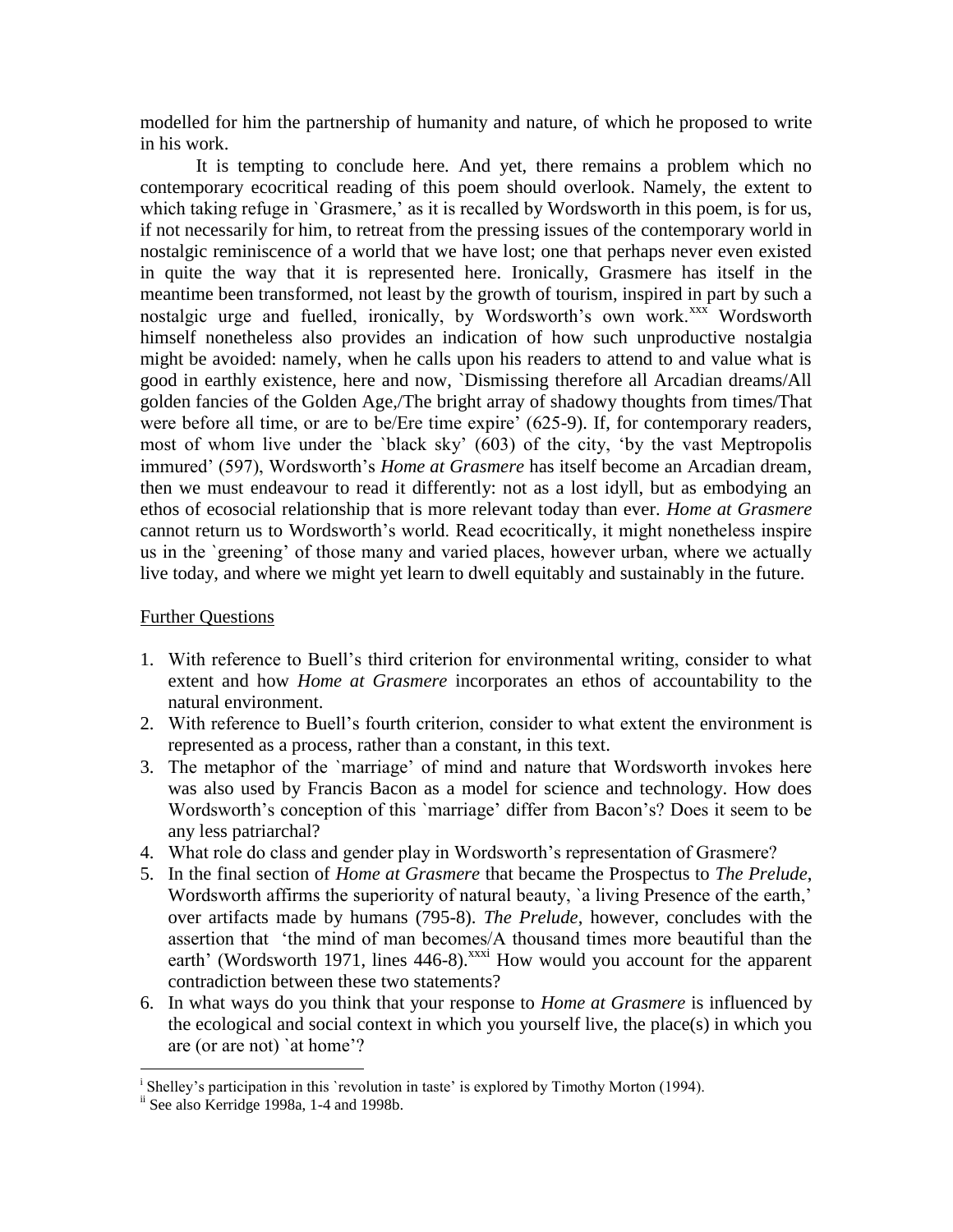iii See in particular Meeker 1972, Kolodny 1975, and Rueckert 1996. Originally published in 1978, Rueckert's article includes the coinage 'ecocriticism'.

<sup>iv</sup> See e.g. the `Special Forum on Literatures of the Environment' in *PMLA* 114/5 (October 1999).

 $\rm{v}$  On the relationship between poststructuralism and ecophilosophy, see Soper 1995. The first ecocritic to seek a point of connection between poststructuralism and Deep Ecology was SueEllen Campbell in an article from 1989 (Campbell 1996). See also Cheney 1995.

<sup>vi</sup> The following edited collections give a sense of the scope and diversity of contemporary ecocritical work: Glotfelty and Fromm 1996, Kerridge and Sammells 1998, Branch *et al.* 1998, Armbruster and Wallace 2000 and Coupe 2000.

<sup>vii</sup> In his *Novum Organum*, for example, Bacon proposed that through the arts and sciences, humanity could `recover that right over nature which belongs to it by divine bequest,"and should endeavour `to establish and extend the power and dominion of the human race itself over the [entire] earth." Bacon 1870, 114-5. viii In addition to Merchant 1980, see also the earlier studies of Leiss 1972 and Easlea 1973.

<sup>ix</sup> In 1995 Scott Slovic also took over from Patrick Murphy as the editor of the main ecocriticism journal, *Interdisciplinary Studies in Literature and Environment* (*ISLE*).

<sup>x</sup> The term "heteroglossia" was used by the Russian literary theorist Bakhtin to describe the many voices that vie with one another in the form of the novel, and, more generally, the inevitably contextual and intertextual nature of meaning (Bakhtin 1981, 259-422, and 428). See also Murphy 1995, for an ecofeminist deployment of Bakhtinian dialogics.

<sup>xi</sup> See e.g. McGann 1983 and Liu 1989, and Bate's critique of the New Historicist take on Wordsworth (Bate 1991, 1-6).

xii It should also be noted that a segment from William"s chapter on romanticism from *The Country and the City* is included in Laurence Coupe"s *Green Studies Reader* (2000, 50-8).

<sup>xiii</sup> For an extended ecocritical treatment of Blake, see Lussier 1999.

<sup>xiv</sup> E.g. Marshall (1994) devotes three chapters to romanticism in his history of environmental thought. On romantic natural history, see also Ashton Nichols (1997) and my own article on Goethean science (Rigby, 2000).

<sup>xv</sup> On ecofeminist philosophy, see e.g. Plumwood 1993. For a historical perspective, see Merchant 1980 and 1989. On ecofeminist social and political theory, see Mies and Shiva 1993, Mellor 1997 and Salleh 1997. <sup>xvi</sup> On feminist ecocriticism, see also Murphy 1995 and Gaard and Murphy 1998.

xvii See also Merchant 1995.

 $\overline{a}$ 

xviii See also Bennett and Teague (1999) and Dixon (2001).

xix Abram"s ecophilosophy is based, in part, on his reading of the phenomenology of Merleau-Ponty, whose work is of considerable interest to ecocritics because of his emphasis on corporeality and the `flesh of the world." See Merleau-Ponty (1962). For an ecocritical deployment of Merleau-Ponty's phenomenology, see e.g. Scigaj 1999.

 $\frac{xx}{x}$  An ecopoetics of `joining in' rather than `speaking for' has been proposed by David Rothenberg (2000), who is himself a musician who delights in playing along with the diverse and unpredictable sounds of the more-than-human world.

 $xxi$  See Darlington 1977, 460-2. Darlington nonetheless praises the insight of one critic, William Minto, who in a review of 1889 ranks *Home at Grasmere* as among the finest of Wordsworth"s works. xxii See also Bate 1991, 102-3.

<sup>xxiii</sup> This discussion follows Ms. D in the Cornell edition (1977); references to the text are given according to line numbers.

 $\frac{x}{x}$  It should nonetheless be recalled that the material cost of production was also borne by Wordsworth' s long-suffering wife Mary, who transcribed all of Ms. D and a substantial part of Ms. B. Wordsworth's devoted sister Dorothy also transcribed part of the latter, as did William himself.

xxv Wordsworth differentiates his depictions of the Lake District from earlier pastoral writing in his allusion to, 'The idle breath of softest pipe attuned/To pastoral fancies' (406-6).

<sup>xxvi</sup> It is very striking that Wordsworth follows his celebration of Grasmere as a place of 'Perfect Contentment, Unity entire' (151) with the sobering words, 'Bleak season was it, turbulent and bleak, When hitherward we journeyed, side by side' (152-3). This first bleak winter is subsequently construed as a test of their resolve to settle there (182).

xxvii Wordsworth reassures us that, `Labour here preserves /His rosy face, a Servant only here/Of the fireside or of the open field,/A Freeman, therefore sound and unimpaired;/That extreme penury is here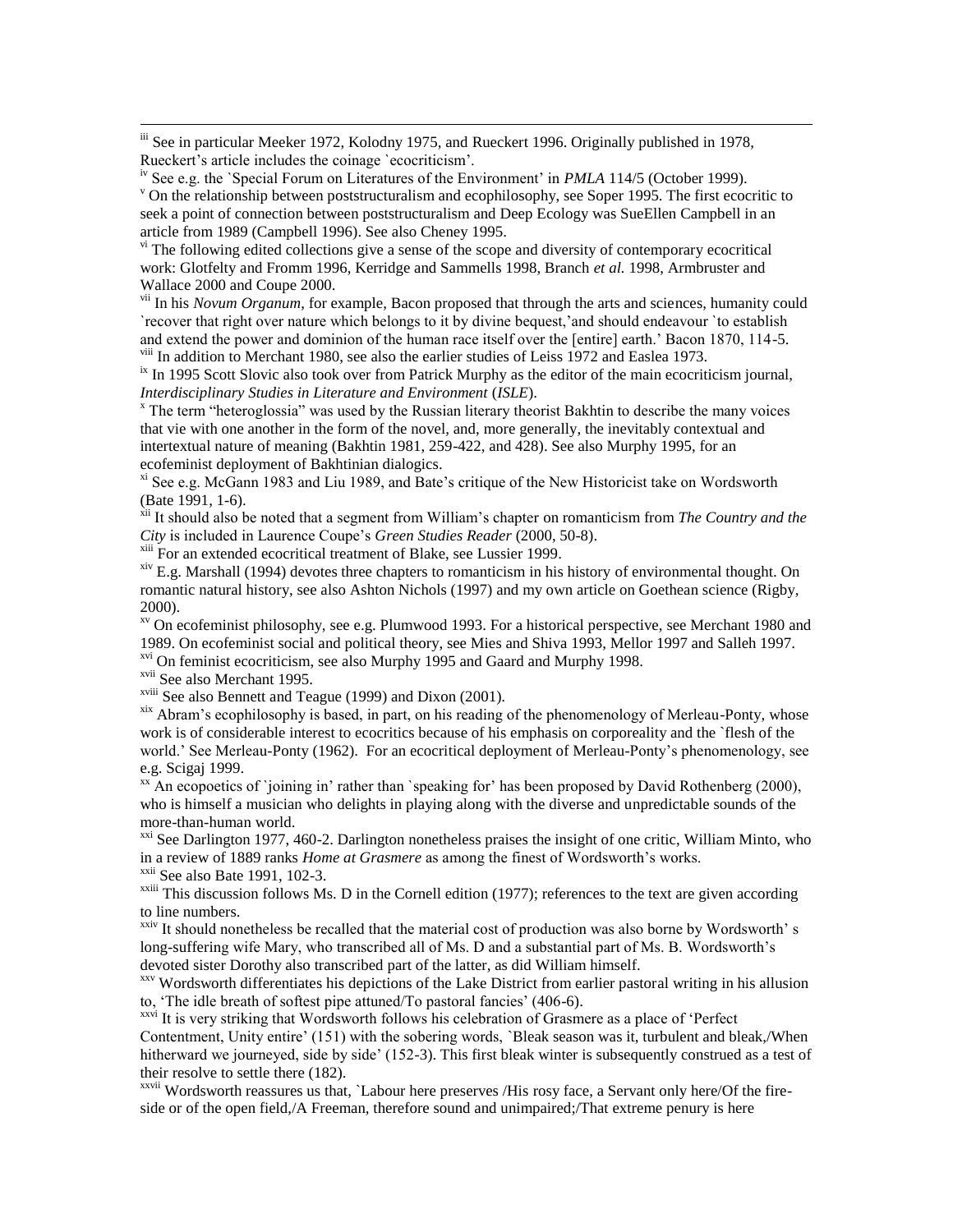unknown,/And cold and hunger"s abject wretchedness,/Mortal to body and the heaven-born mind; That they who want are not too great a weight/For those who can relieve." (359-67) Marxist critics might rightly object that Wordsworth is glossing over the existence of certain forms of social domination and exploitation here. However, it would doubtless be a category error to expect a detailed sociological analysis from what is essentially a song of praise.

xxviii On reinhabitation, see e.g. Elder 1985, 40-74.

xxix I take this phrase from the title of anthropologist Deborah Bird Rose"s book *Nourishing* Terrains (1996).

<sup>xxx</sup> In addition to his many poetic works celebrating life in the Lake District, Wordsworth also wrote an extremely popular *Guide through to District of the Lakes* (1835; Bicknell, 1984). Wordsworth was nonetheless very concerned about the likely impact of mass tourism, which he feared would be encouraged by the projected construction of a railway linking the Lake District to the growing urban centre of Liverpool. See his letters to the *Morning Post* (1844) in Bicknell 1984, 185-98. For an ecocritical discussion of the *Guide* and Wordsworth's objections to the railway, see Bate 1991, 41-52.  $x$ <sup>xxxi</sup> This quote comes from the version of 1805-6 (Wordsworth 1971).

#### Annotated Bibliography

 $\overline{a}$ 

Bate, Jonathan. *The Song of the Earth*. Cambridge, Mass.:Harvard University Press, 2000.

This important book by one of Britain"s preeminent ecocritics constitutes a sustained reflection on the enduring value of written works of the creative imagination in an era of growing disconnection from, and devastation, of the earth. Beginning with a consideration of the present popularity of Austen and Hardy, Bate proceeds to engage ecocritically with a wide range of literary and philosophical texts, primarily in the romantic tradition, but including also Ovid and Shakespeare, as well as contemporary poets from Australia, America and the West Indies. Bate"s hermeneutic is informed by social and environmental history, the sciences of evolutionary biology, ecology and `chaos theory," German critical theory and phenomenology. It is above all to Heidegger that he owes the lineaments of what he here terms `*ecopoesis.*" This is an eloquent and compelling call to attend to the 'song of the earth,' whilst not forgetting also the wrongs of history.

### Buell, Lawrence. *The Environmental Imagination: Thoreau, Nature Writing, and the Formation of American Culture*. Cambridge, Mass: Cambridge University Press, 1995.

This is probably the most significant work so far published on non-fictional nature writing, which remains a major focus of much ecocritical research, especially in the US. Although Buell"s discussion centres on Thoreau"s *Walden*, the importance of this book extends well beyond Thoreau scholarship. For in the process of rereading Thoreau, and Thoreau"s contribution to the formation of American culture, from an ecological perspective, Buell provides some valuable theoretical and methodological pointers for `green" literary studies more generally. As Buell notes, `putting literature under the sign of the natural environment requires some major readjustments in the way serious late twentieth-century readers of literature are taught to read" (144). His book outlines some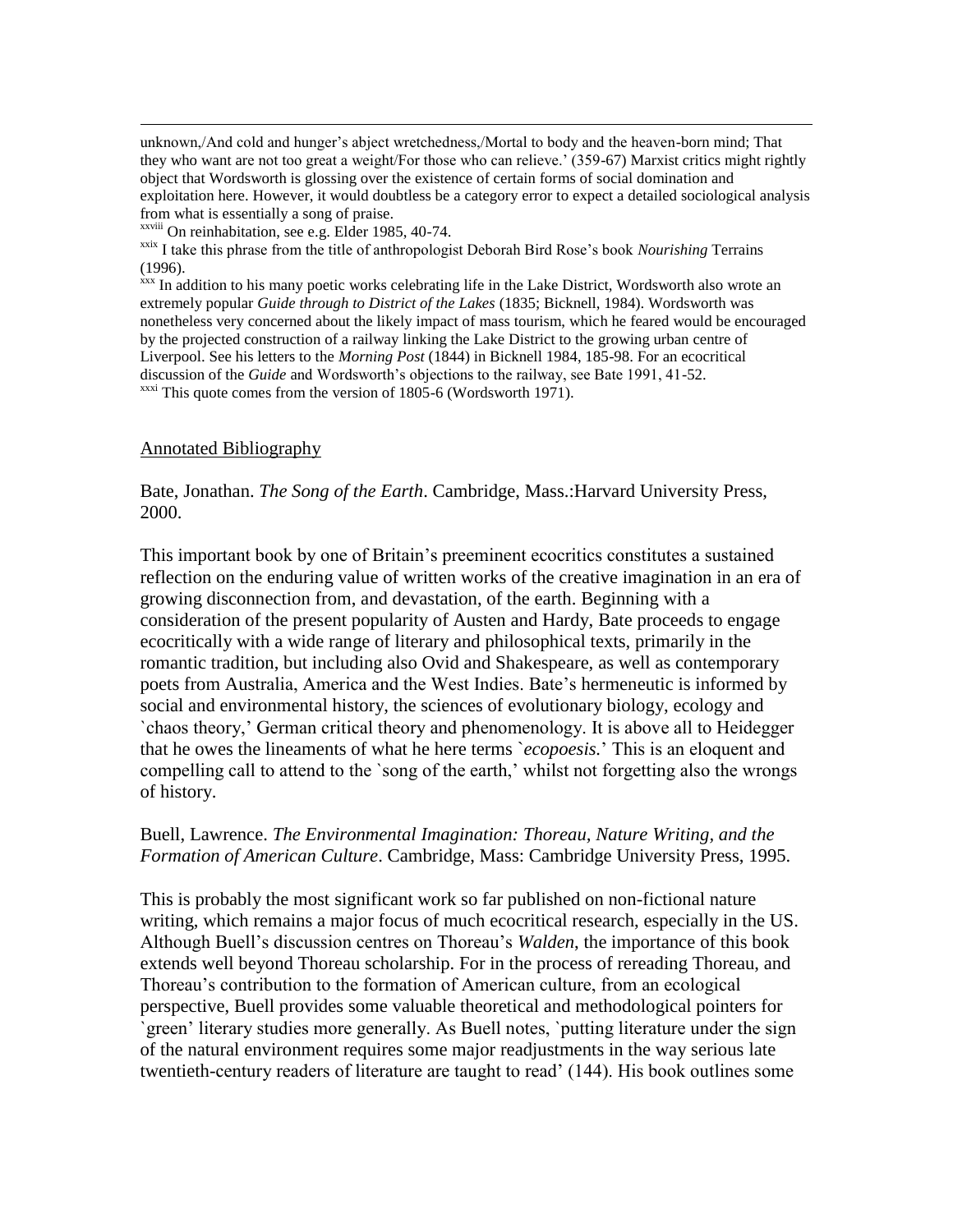of the new kinds of questions and approaches that are necessitated within literary studies by the search for more ecocentric ways of imagining our relationship to the earth.

 $\overline{a}$ 

Coupe, Lawrence (ed.). *The Green Studies Reader. From Romanticism to Ecocriticism*. London and New York: Routledge, 2000.

This is the second ecocriticism reader, and the first to be published in Britain. It is particularly valuable in that it embeds contemporary ecocritical research and reflection in a longer history of thinking about the relationship between nature and culture from romanticism through to the critique of modernity by twentieth-century writers and philosophers, such as D. H. Lawrence, Adorno and Horkheimer, and Heidegger. The second section on `Green Theory" provides the basis for a more philosophically reflected ecocriticism by including work by critical theorists such as Kate Soper, Donna Haraway and Lyotard, while the final section provides a good range of examples of practical ecocriticism, including work on popular as well as canonical texts. Coupe"s general introduction and introductions to each of the sections provide an excellent guide to the key questions motivating green theory and criticism today.

Glotfelty, Cheryl and Harold Fromm (eds). *The Ecocriticism Reader: Landmarks in Literary Ecology*. Athens, Ga.: University of Georgia Press, 1996.

This is the first general reader in ecocriticism, and remains an excellent point of departure for newcomers to the field. Cheryl Glotfelty"s introduction is invaluable in providing a background to the emergence of ecocriticism and an outline of its concerns. As well as including a range of essays from the late 1980s and early 1990s, Glotfelty and Fromm reprint a number of important earlier essays, such as those of Lynn White, William Rueckert, SueEllen Campbell and Joseph Meeker. Unlike Coupe"s reader, this has a predominantly North American orientation, and includes contributions by the Native American writers Paula Gunn Allen and Leslie Marmon Silko.

# Westling, Louise. *The Green Breast of the New World. Landscape, Gender and American Fiction*. Athens and London: University of Georgia Press, 1996

Building upon the work of Annette Kolodny, Westling's book makes a major contribution to the flourishing area of feminist ecocriticism. Although her focus, like Buell"s, is North American, Westling addresses questions that are of central concern to feminist ecocriticism generally, above all in relation to the highly gendered nature of most cultural constructions of land. Westling follows Max Oelschlaeger (1991) in contextualising her readings of nineteenth and twentieth-century literature in a `deep history" of changing understandings of nature from prehistoric times through to the present. Westling discusses in depth variations on the trope of land-as-woman in the work of women as well as men writers, focussing on the examples of Emerson, Thoreau, Willa Cather, Hemingway, Faulkner and Eudora Welty. In the final chapter, she also considers the work of Native American writer Louise Erdrich, arguing that if we are going to find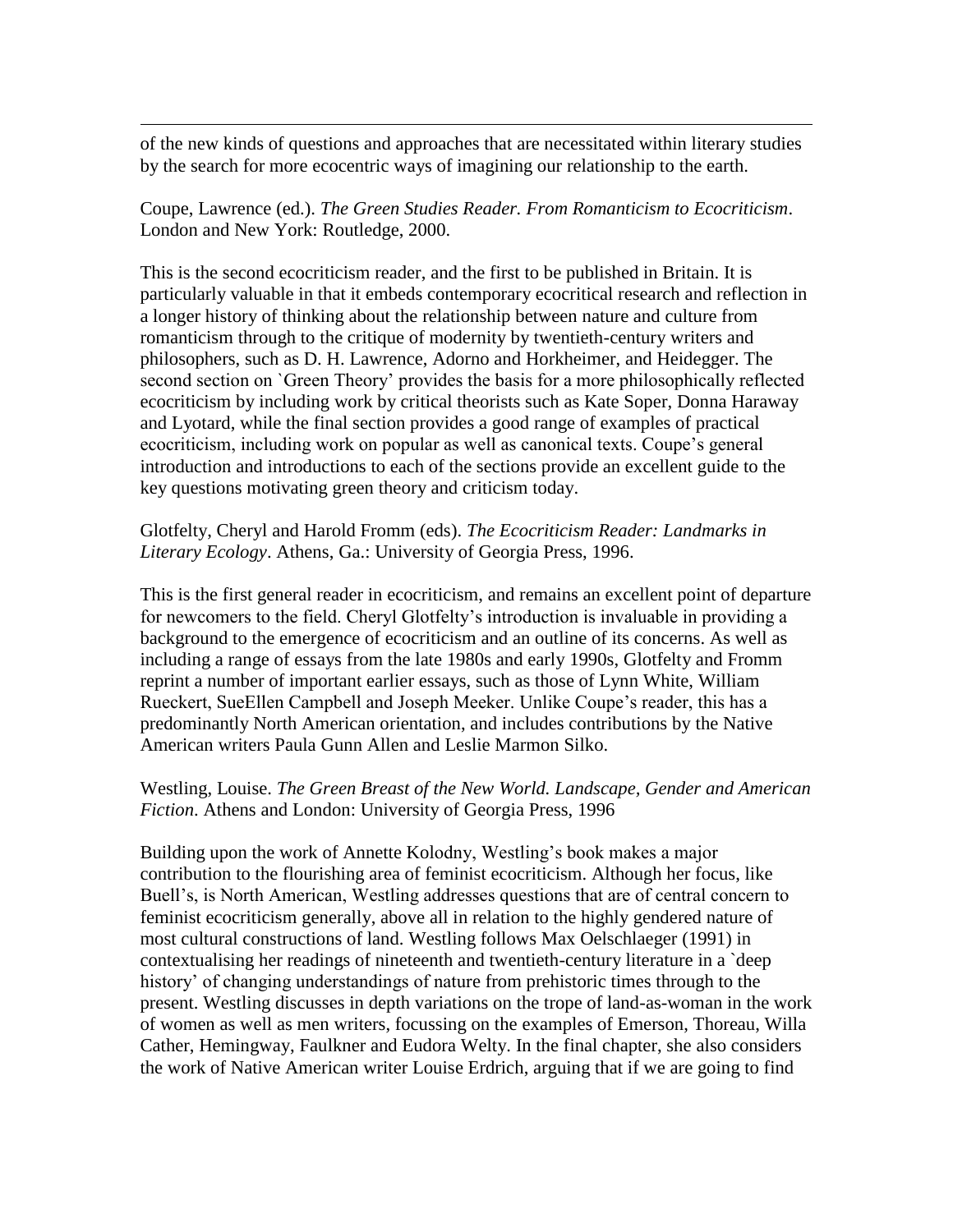new ways of imagining our place on earth, we might need to look outside the dominant European American cultural traditions of the West.

Williams, Raymond. *The Country and the City* (1973). London: Hogarth Press, 1985.

This highly nuanced study of the changing fortunes and perceptions of the countryside and the city by the preeminent British Marxist critic of the 1960s and 1970s is today widely valued as a precursor of ecocriticism. Inspired in part by his own experience of growing up in rural Wales and by his resultant dissatisfaction with the urbanist bias of much Marxist thought, Williams here seeks to recuperate the `song of the land, the song of rural labour, the song of delight in the many forms of life with which we all share our physical world" (271) for a progressive left-green criticism and politics. His reevaluation of the `green language" of Wordsworth and Clare in particular has provided ecocritics such as Bate with an invaluable point of departure for their own more explicitly ecological reconsideration of the legacy of romanticism.

### Supplementary Bibliography

 $\overline{a}$ 

Abram, David. *The Spell of the Sensuous: Perception and Language in a More-than-Human World*. New York: Vintage, 1997.

Armbruster, Carla and Kathleen Wallace (eds). *Beyond Nature Writing*. Charlottesville, VA: University of Virginia Press, 2000.

Bate, Jonathan. *Romantic Ecology: Wordsworth and the Environmental Tradition*. London and New York: Routledge, 1991.

----- (ed.) *Green Romanticism*. Special issue of *Studies in Romanticism* 35/3 (Fall 1996).

Bennett, Michael. `From Wide Open Spaces to Metropolitan Spaces'. *ISLE* 8/1 (Winter 2001). 31-52.

Bennett, Michael and David Teague (eds). *The Nature of Cities: Ecocriticism and Urban Environments*. Tucson: University of Arizona Press, 1999.

Branch, Michael, Rochelle Johnson, Daniel Peterson and Scott Slovic (eds). *Reading the Earth: New Directions in the Study of Literature and the Environment*. Moscow: University of Idaho Press, 1998.

Dixon, Terrell (ed.) *City Wilds. Essays and Stories about Urban Nature*. Athens, GA: University of Georgia Press, 2001.

Elder, John. *Imagining the Earth: Poetry and the Vision of Nature*. Urbana and Chicago, I.: University of Illinois Press, 1985.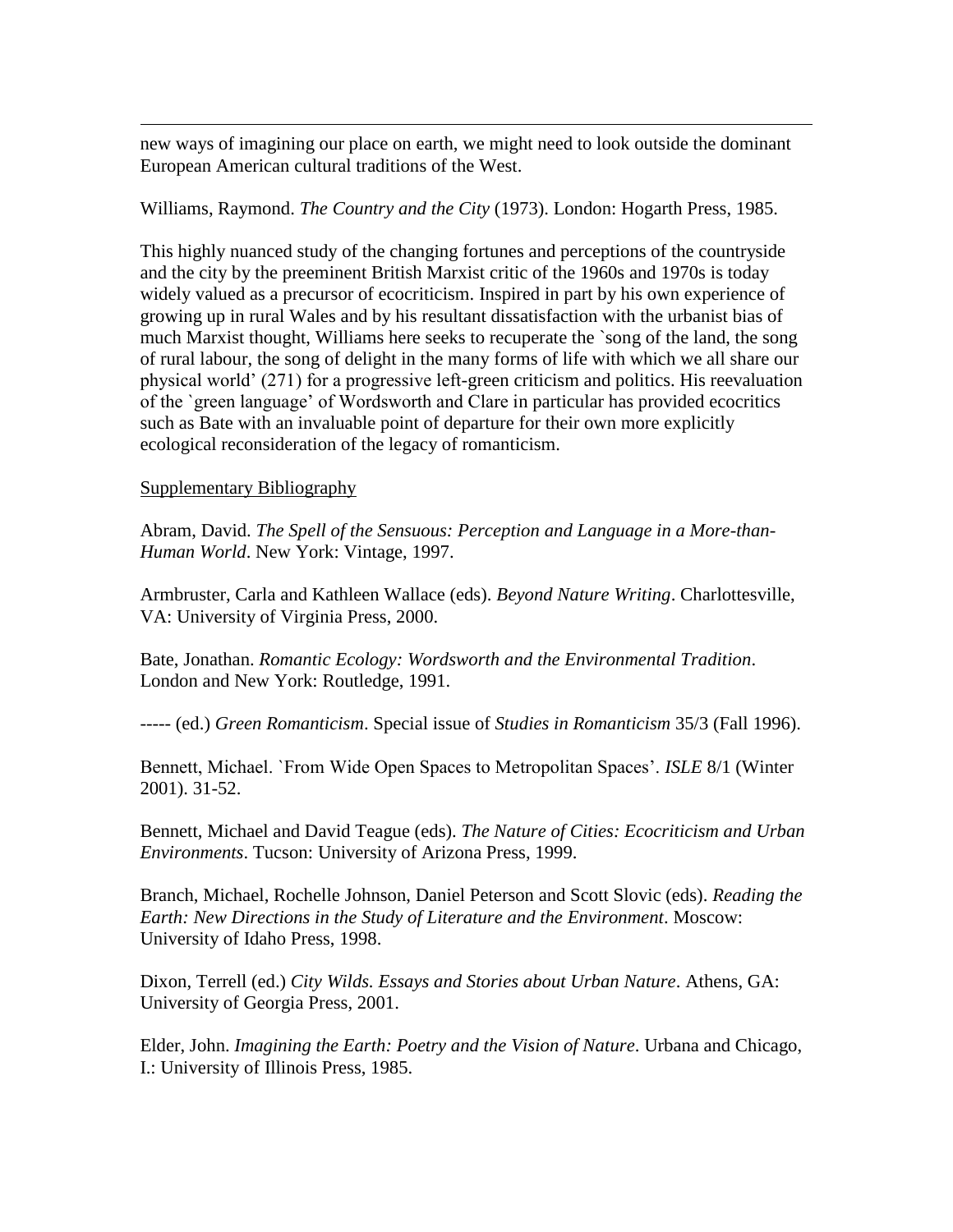Gaard, Greta and Patrick Murphy (eds). *Ecofeminist Literary Criticism: Theory, Interpretation, and Pedagogy*. Champaign: University of Illinois Press, 1998.

Gifford, Terry. *Green Voices: Understanding Contemporary Nature Poetry*. Manchester: Manchester University Press, 1995.

----- *Pastoral*. London and New York: Routledge, 1999.

 $\overline{a}$ 

Harrison, Robert Pogue. *Forests: The Shadow of Civilization*. Chicago and London: University of Chicago Press, 1992.

Kerridge, Richard and Niel Sammells (eds). *Writing the Environment. Ecocriticism and Literature*. London and New York: Zed Books, 1998.

Kolodny, Annette. *The Lay of the Land*. Chapel Hill: University of Carolina Press, 1975.

Kroeber, Karl. ` "Home at Grasmere": Ecological Holiness". *PMLA* 89/1 (Jan. 1974). 132-41.

----- *Ecological Literary Criticism: Romantic Imagining and the Biology of Mind*. New York: Columbia University Press, 1994.

Lussier, Mark. *Romantic Dynamics. The Poetics of Physicality*. New York: St. Martin"s Press, 1999.

Manes, Christopher. `Nature and Silence'. In Glotfelty and Fromm 1996, 15-29.

Marshall, Peter. *Nature's Web. Rethinking Our Place on Earth*. New York: Paragon Books, 1994.

Meeker, Joseph. *The Comedy of Survival: Studies in Literary Ecology*. New York: Scribner's, 1972.

Morton, Timothy. *Shelley and the Revolution in Taste. The Body and the Natural World*. Cambridge: Cambridge University Press, 1994.

Murphy, Patrick. *Literature, Nature, and Other: Ecofeminist Critiques*. Albany, NY: State University of New York Press, 1995.

Slovic, Scott. *Seeking Awareness in American Nature Writing: Henry Thoreau, Annie Dillard, Edward Abbey, Wendell Berry, Barry Lopez*. Salt Lake City, UT: University of Utah Press, 1992.

Rueckert, William. `Literature and Ecology: An Experiment in Ecocriticism" (1978). In Glotfelty and Fromm 1996, 105-123.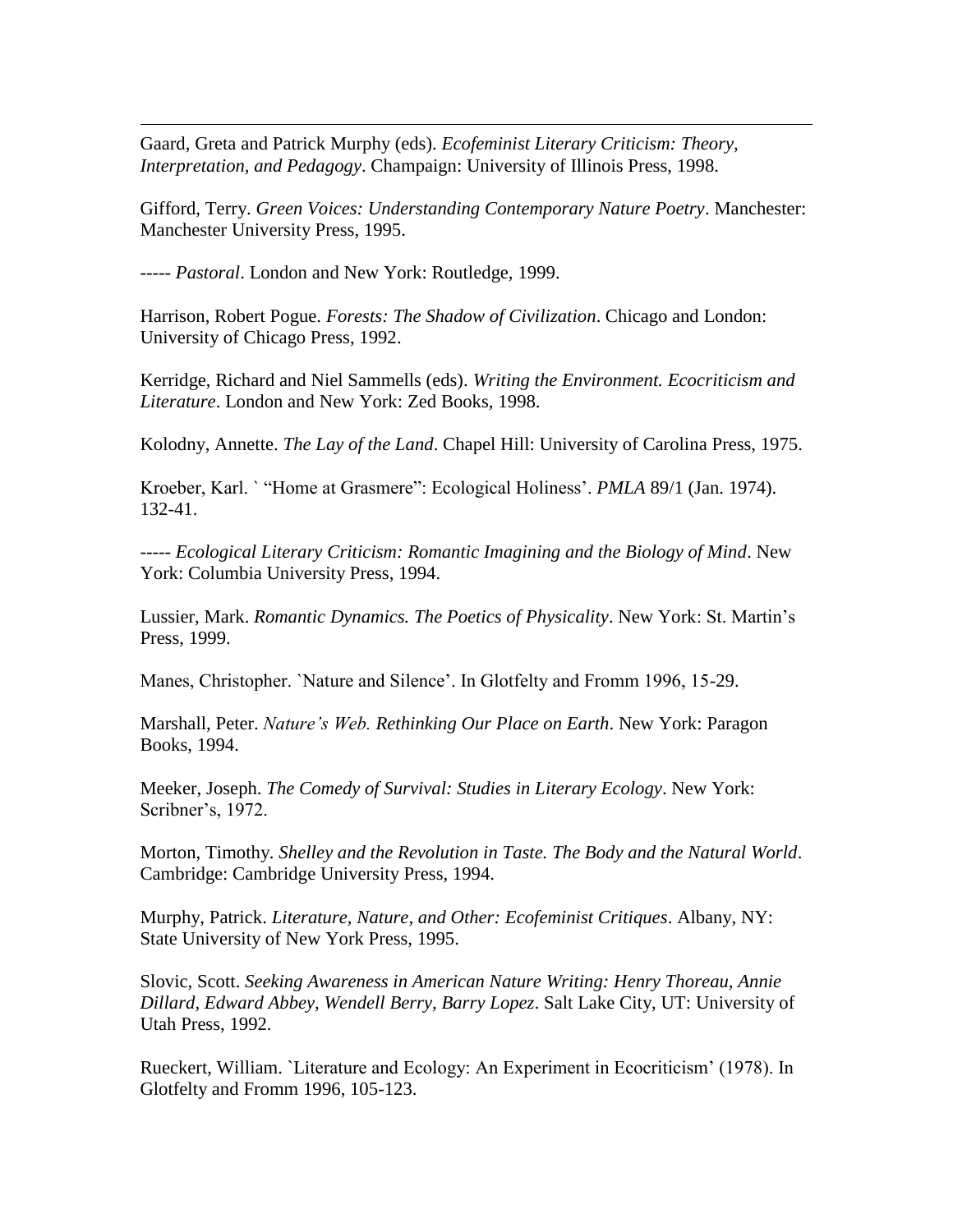Snyder, Gary. *A Place in Space: Ethics, Aesthetics and Watersheds*. Washington, DC: Counterpoint, 1995.

Soper, Kate. *What is Nature?* London: Blackwell, 1995.

`Special Forum on Literatures of the Environment". *PMLA* 114/5 (Oct. 1999). 1089-1104.

Thomas, Keith. *Man and the Natural World*. New York: Pantheon, 1983.

White, Lynn. 'The Historical Roots of our Ecologic Crisis' (1967). In: Glotfelty and Fromm 1996, 3-14.

#### Additional Works Cited

 $\overline{a}$ 

Abrams, M. H. *Natural Supernaturalism*. *Tradition and Revolution in Romantic Literature*. New York: Norton & Co., 1973.

Adorno, Theodor and Max Horkheimer. *Dialectic of Enlightenment* (1944). Trans. John Cumming. London and New York: Verso, 1979.

Anzaldua, Gloria. *Borderlands/La Frontera: The New Mestiza*. San Francisco: Aunt Lute Book Company, 1987.

Bacon, Francis. *Novum Organum* (1620). In *Works*, vol. 4. Ed. James Spedding, Robert Leslie Ellis, and Douglas Devon Heath. London: Longmans Green, 1870.

Bakhtin, M. M. *The Dialogic Imagination. Four Essays by M. M. Bakhtin*. Ed. Michael Holquist, trans. Caryl Emerson and M. Holquist. Austin: University of Texas Press, 1981.

Benjamin, Walter. *Illuminations* (1955). Ed. and intro. Hannah Arendt. Trans. Harry Zohn. London: Fontana, 1973.

Bate, Jonathan. `Living with the Weather". In: *Green Romanticism*. Special Issue of *Studies in Romanticism* 35/3 (Fall 1996). Ed. J. Bate. 431-48.

Bicknell, Peter (ed.). *The Illustrated Wordsworth's Guide to the Lakes*. Foreward Alan G. Hill. Exeter: Webb & Bower, 1984.

Boisseau, Michelle. `Parchment". In *Poetry*, Vol. CLXXV, no. 3 (Jan. 2000). 177.

Bonnefoy, Yves. `Lifting our Eyes from the Page". *Critical Inquiry* 16 (Summer 1990): 794-806.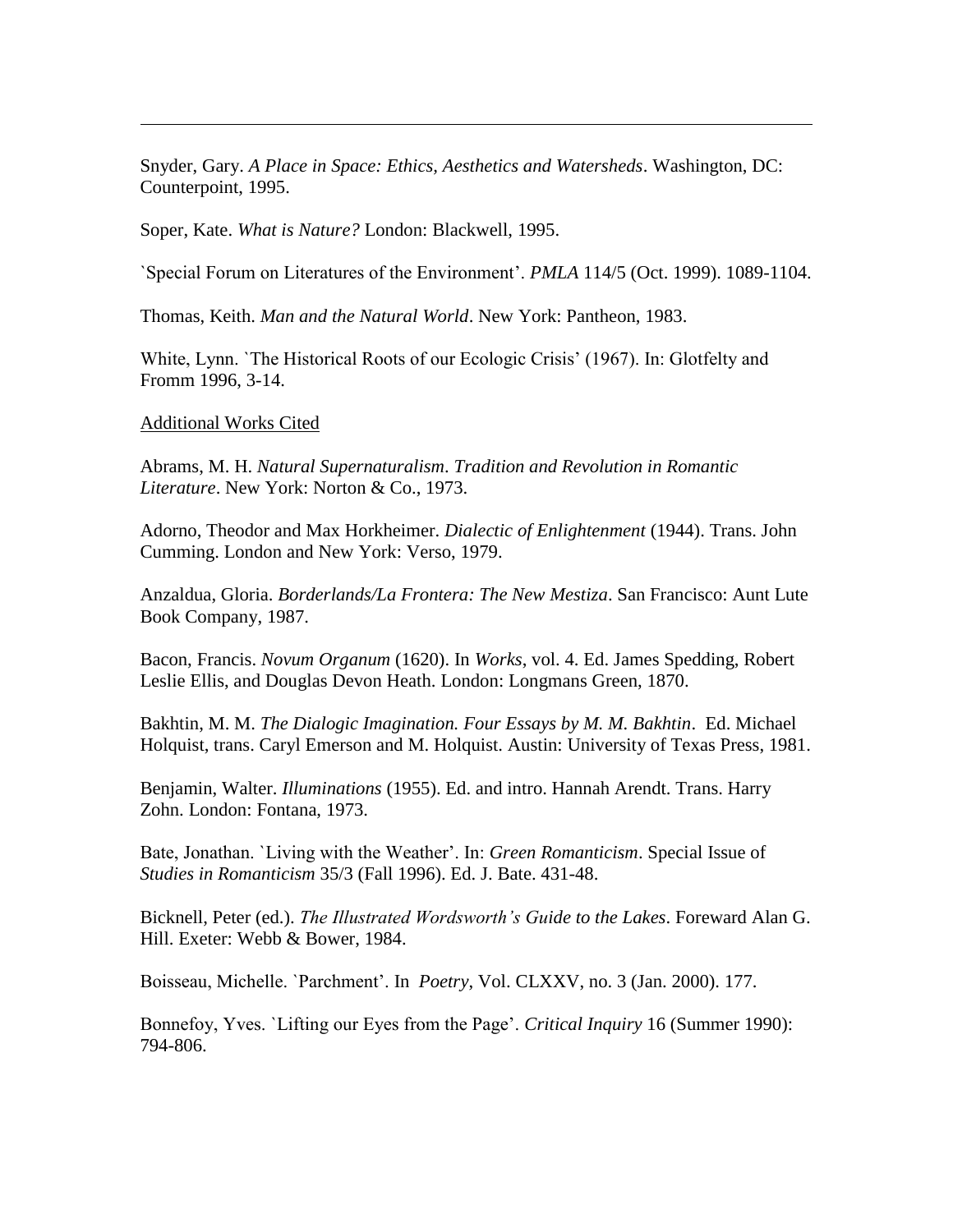Campbell, SueEllen. `The Land and Language of Desire: Where Deep Ecology and Poststructuralism Meet' (1989). In Glotfelty and Fromm 1996, 124-36.

Carson, Rachel, *Silent Spring* (1962). London: Penguin, 1982.

 $\overline{a}$ 

Cheney, Jim. `Nature/Theory/Difference. Ecofeminism and the Reconstruction of Environmental Ethics". In *Ecological Feminism*. Ed. Karen Warren. London and New York: Routledge, 1994. 158-78.

Corrington, Robert S. *Ecstatic Naturalism: Signs of the World*. Bloomington: Indiana University Press, 1994.

Darlington, Beth, Introduction and Appendices to *Home at Grasmere. Part First, Book First of `The Recluse' by William Wordsworth*. Ithaca: Cornell University Press, 1977.

Dixon, Terrell. Contribution to `Special Forum on Literatures of the Environment". *PMLA* 114/5 (Oct. 1999). 1093-4.

Easlea, Brian. *Liberation and the Aims of Science*. London: Chatto and Windus, 1973.

Garrard, Greg. `The Romantics" View of Nature". In *Spirit of the Environment. Religion, Value and Environmental Concern*. Ed. David E. Cooper and Joy A. Palmer. London: Routledge, 1998. 113-130.

Hegel, G. W. F. *Jenaer Systementwürfe I*, ed. K. Düsing and H. Kimmerle. In Hegel, *Gesammelte Werke*, Vol. 6. Hamburg: Felix Meiner, 1975.

Heidegger, Martin. *Unterwegs zur Sprache* (6<sup>th</sup> ed.). Pfüllingen: Noske, 1979.

----- `The Question Concerning Technology' (1953). Trans. William Lovitt. In Heidegger, *Basic Writings*. Ed. David Farrell Krell. San Francisco: HarperSanFrancisco, 1993. 311-41.

Kerridge, Richard. `Introduction". In Kerridge and Sammells 1998, 1-9 (1998a).

----- `Small rooms and the ecosystem: Environmentalism and De Lillo"s *White Noise*". In Kerridge and Sammells 1998, 182-95 (1998b).

Latour, Bruno. *We Have Never Been Modern*. Trans. Catherine Porter, Cmbridge, Mass: Harvard University Press, 1993.

Leiss, William. *The Domination of Nature*. New York: Brazillier, 1972.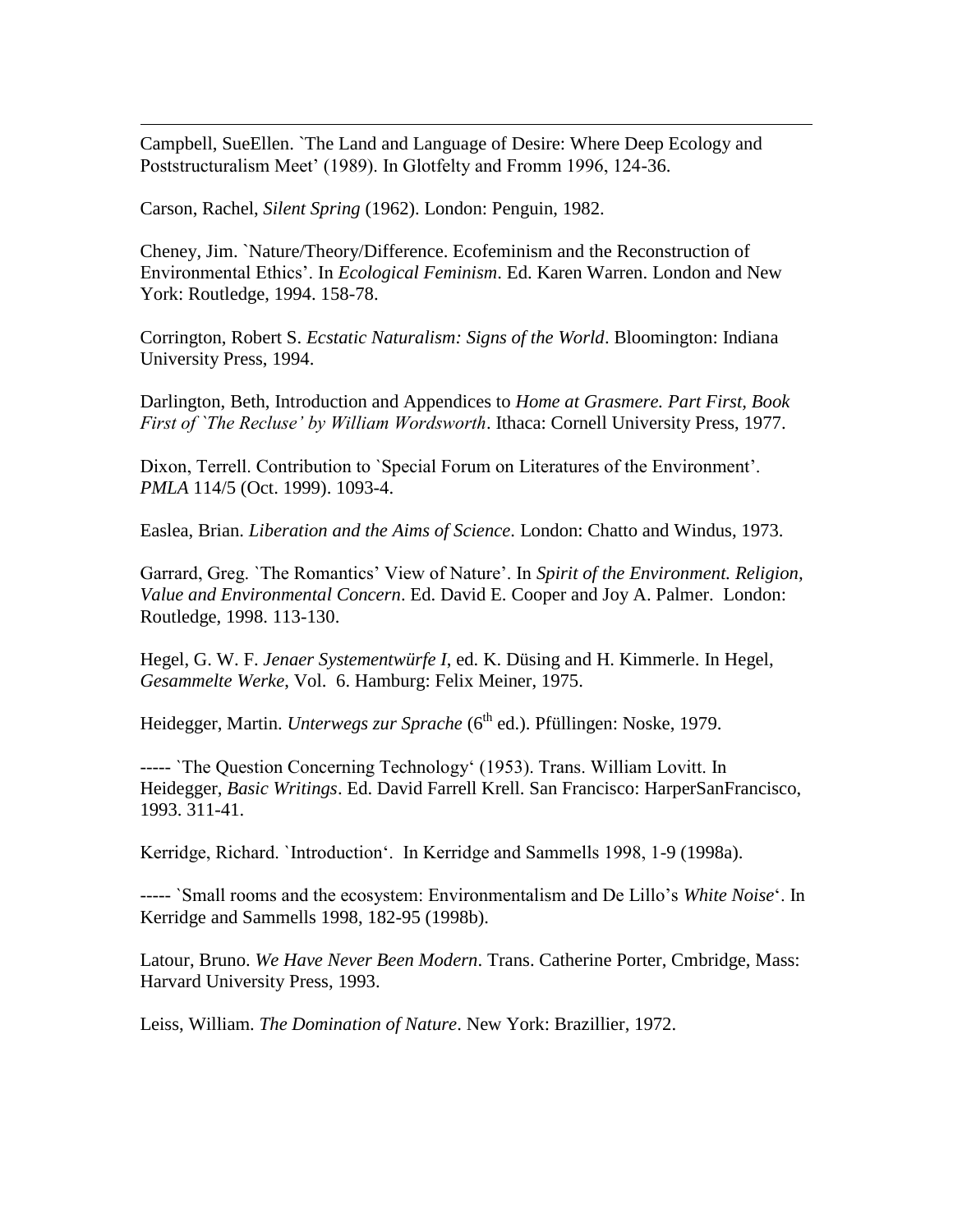Leopold, Aldo. `The Land Ethic" (1949). In *Environmental Philosophy. From Animal Rights to Radical Ecology*. Ed. Michael E. Zimmerman *et al.* New Jersey: Prentice Hall, 1998. 87-100.

Liu, Alan. *Wordsworth: The Sense of History*. Stanford: Stanford University Press, 1989.

McGann, Jerome. *The Romantic Ideology: A Critical Investigation*. Chicago: Chicago University Press, 1983.

Mellor, Mary. *Feminism and Ecology*. Cambridge: Polity, 1997.

 $\overline{a}$ 

Merchant, Carolyn. *The Death of Nature: Women, Ecology and the Scientific Revolution*. San Francisco: Harper and Row, 1980.

----- *Ecological Revolutions. Nature, Gender and Science in New England.* New York: Chapel Hill, 1989.

----- `Eve: Nature and Narrative". In: *earthcare. women and the environment*. London and New York: Routledge, 1995. 27-56.

Merleau-Ponty, Maurice. *Phenomenology of Perception*. Trans. Colin Smith. London: Routledge & Kegan Paul, 1962.

Mies, Maria and Vandana Shiva. *Ecofeminism*. London: Zed Books, 1993.

Naess, Arne. `The Shallow and the Deep, Long-Range Ecology Movement: A Summary" (1973). In *The Deep Ecology Movement: An Introductory Anthology*. Ed. Alan Drengson and Yuichi Inoue. Berkeley: North Atlantic Books, 1995. 3-10.

Nichols, Ashton. `The Anxiety of Species: Toward a Romantic Natural History". *Romantic Circles* 28 (1997). [http://www.dickinson.edu/-nicholsa/Romnat/anxiety.htm.](http://www.dickinson.edu/-nicholsa/Romnat/anxiety.htm) Accessed February 21 2001.

Oelschlaeger, Max. *The Idea of Wilderness: From Prehistory to the Age of Ecology*. New Haven: Yale University Press, 1991.

Plumwood, Val. *Feminism and the Mastery of Nature*. London and New York: Routledge, 1993.

Rigby, Kate. `Freeing the Phenomena: Goethean Science and the Blindness of Faust". *ISLE* 7/2 (Summer 2000). 25-42.

Rose, Deborah Bird. *Nourishing Terrains: Australian Aboriginal Views of Landscape and Wilderness*. Canberra: Australian Heritage Commission, 1996.